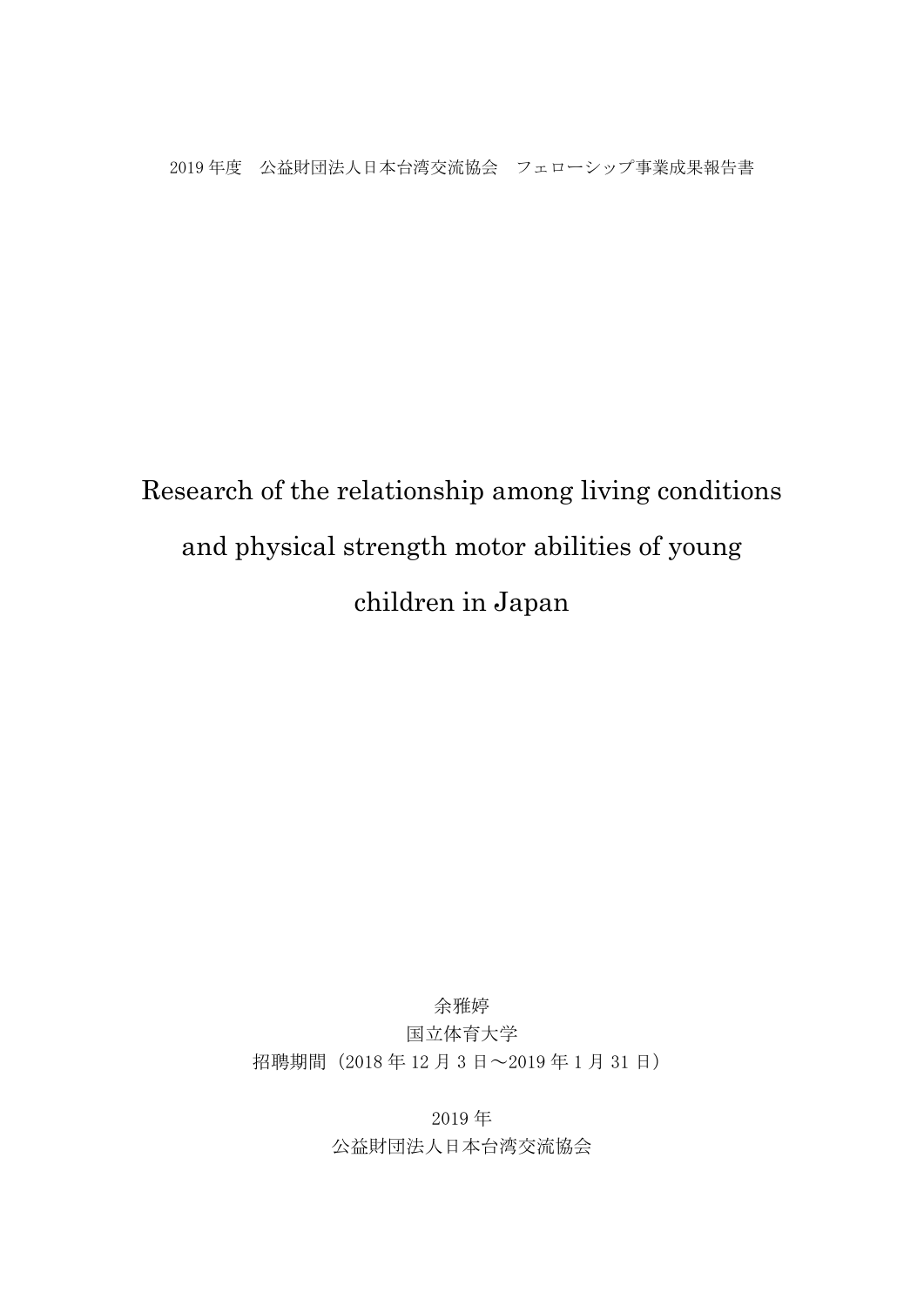# **Research of the relationship among living conditions and**

# **physical strength motor abilities of young children in Japan**

YA-TING YU<sup>1</sup>, YUNG-KUAN HUANG<sup>2</sup>, MAEHASHI AKIRA<sup>3</sup>

Assistant Professor, Department of Sport Promotion, National Taiwan Sport University, Taiwan<sup>1</sup> Professor, Department of Sport Promotion, National Taiwan Sport University, Taiwan<sup>2</sup> Professor, Graduate School of Human Sciences, Waseda University, Japan<sup>3</sup>

## **Abstract**

The purpose of this study was to investigate young children's living condition. Also, analyze the relationships between living conditions and physical strength motor abilities of young children. The subjects were 136 young children (73 boys and 63 girls) aged 4-6 enrolled in two Nursery school in Kyoto and the living condition were completed by children's parents.

The results were as follows: (1) over 50% of young children went to bed after 21:00 p.m., over 60% slept less than 10 hours, (2) the rate of eating breakfast  $(82.1\% \sim 100\%)$ , but the low rate of defecation in the morning  $(7.7\% \sim 45.8\%)$ , (3)"Feeling sleepy" before leave for school  $(7.1\% \sim 30.8\%)$ , (4)  $53.8\% \sim 85.7\%$  of young children playing outside less than 30 minutes. (5) For the correlation analysis, there was a significant negative correlation between bed time and sleeping hours ( $r =$ **-**0.45 of girls, r = **-**0.57 of boys), it means children went to bed late then the sleeping hours will decrease; there was a significant correlation between play time and outdoor play time for boys ( $r = 0.35$ ), but for girls, the play time has a significant correlation between TV/Video watching time  $(r= 0.49)$ . Finally, for the girls in kyoto, there was a significant negative correlation between both hands grip strength and breakfast time, that means children breakfast time late then the both hands grip strength will be lower level.

In conclusion, living condition is related to each factor of life rhythm and the living condition of young children became in the bad living circle- go to bed late, less sleeping hours, lack of physical activities, and the time of watching TV increased with age. However, there had no significant correlation between defecation time and the other living condition factors in this study. Therefore, for the future study can add the interview with parents to find out the reasons of no defecation in the morning of children.

Key words: living condition, young children, physical strength, motor abilities, sleeping hours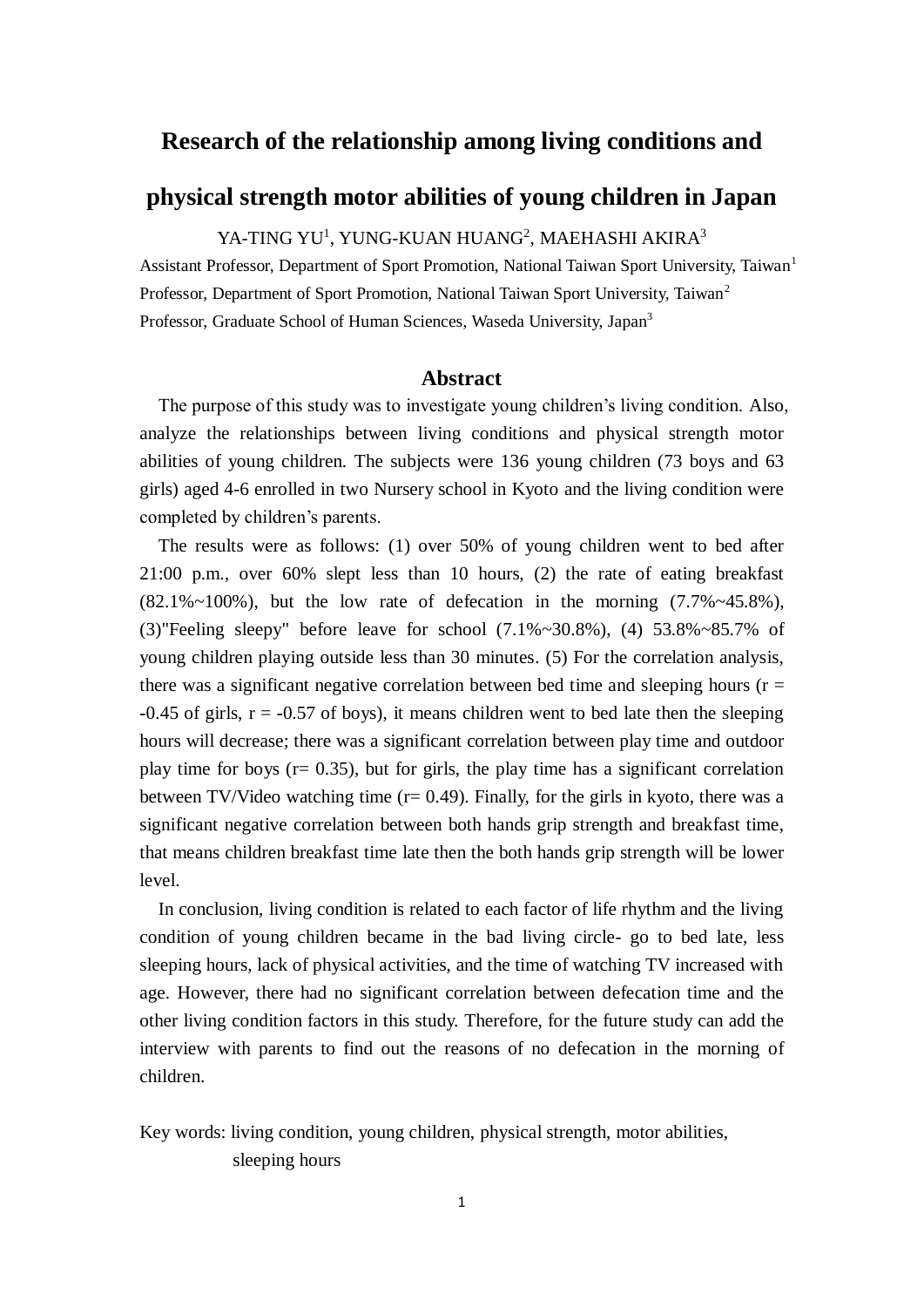# **Introduction**

The Health Science Social Welfare's laboratory of young children at Waseda University (Dr. Maehashi) has conducted a study on Japanese children's living conditions since the beginning of 2003. Now, it is not only the Japanese children as the research object, but also the Taiwan-based Asian circle as the research center to investigate young children's living conditions.

As we know, today, the young children attending to the school who uses cars increased, and the amount of steps of young children's daily life decreases dramatically. This study aimed to look at the relations between living conditions and physical strength motor abilities of young children. Moreover, to find and to propose what should be concerned in the kindergarten and what should parents and teachers consider.

According to previous studies have figured out is that the living condition is related to each factor of life rhythm and the living condition of Japanese and Taiwanese young children became in the bad living circle- go to bed late, wake up late, less sleeping hours, skipping breakfast, lack of physical activities, and the time of watching TV increased with age (Yu, Chou, Maehashi, 2013; Maehashi, Hasegawa, Matsuo, Izumi, Ishii, Oka, & Itagaki, 2012). That means, when young children's sleeping cycle collapse, eating cycle collapse and cause skipping breakfast and the lack of evacuation. Thus, complaining of drowsiness and feeling of sluggishness and vitality in the morning declines which leads to the weakening of autonomic nervous system and the day and night cycle stars to collapse. Besides, the hormone cycle also collapse and physical condition becomes poor. Since there is close relationship mind and body, physical unusualness are directly connected to mental unstableness. Therefore, to solve those problems, adults need to be more sincerely and it is necessary to feel the importance of young children's original life cycle from infancy.

# **Methods**

This study used a purposive sampling to select 136 young children (73 boys and 63 girls) aged 4-6 enrolled in two Nursery schools in Kyoto (OOI Hoikuen and Chiyokawa Hoikuen). First, informed the principle of Nursery school and parents to explain the purpose of this research. After them consenting to participant in this study, then the living condition questionnaire was filled out by young children's parents during December 2018 to January 2019. The questionnaire contains of bed time, wake up time, breakfast time, dinner time, sleeping hours, and playing hour etc. Then, for all the young children, physical strength assessments evaluated the child's ability to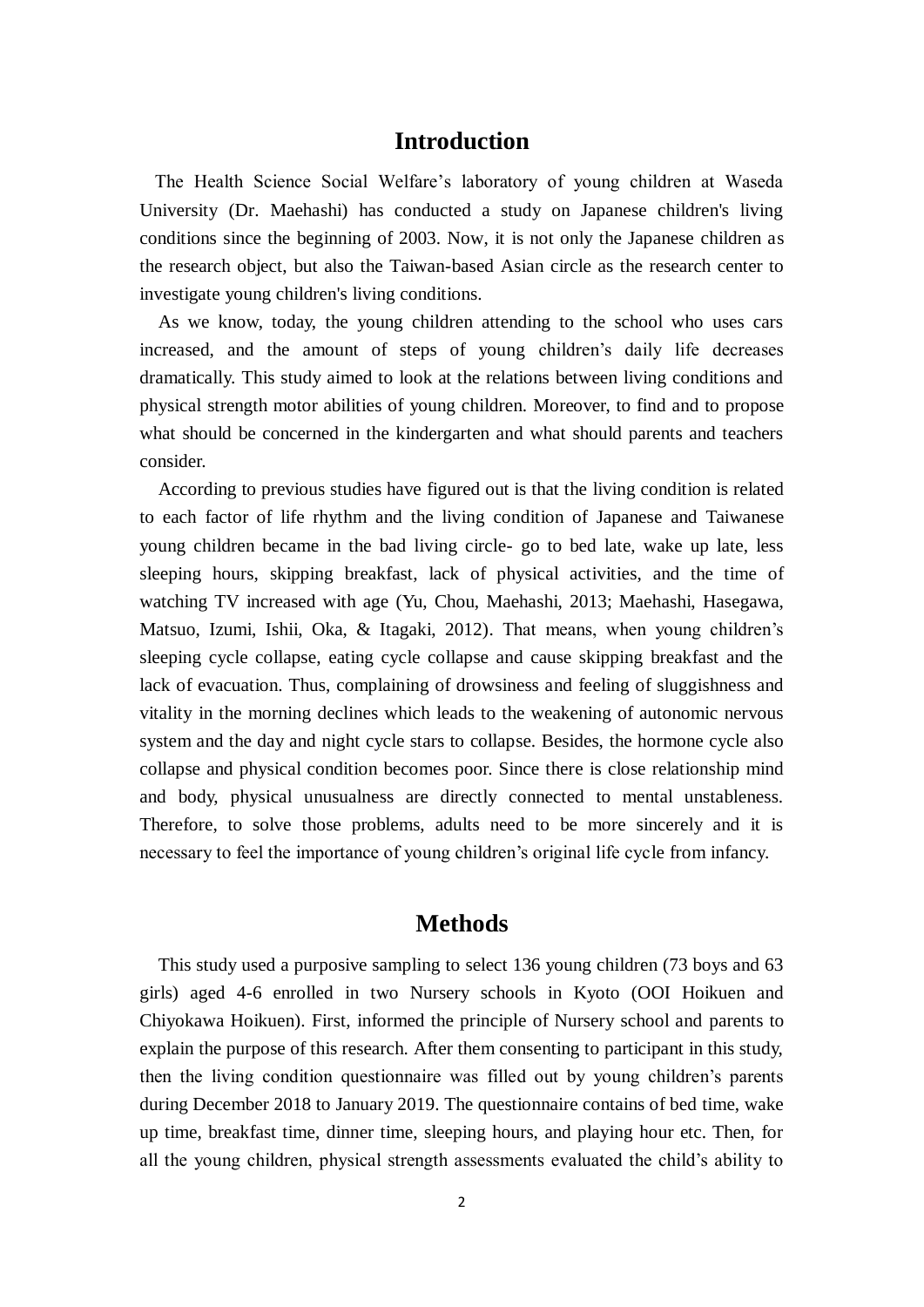grip the handgrip as maximal strength as they can. Another physical strength measure assessed the child's ability to jump over the pass 5 times and record how much time they spend. And there are another three assessments evaluated the child's motor abilities including 25m dash, standing broad jump and tennis ball throw.

The data analysis was used the OCR software to check, modify and make graphic of the questionnaires. Then, the Statistical Package for the Social Science 16.0 Japanese Version was used to analyze all the data in this study. The level of significance for acceptance or rejection for this study was set at the 0.01 level ( $p$  < 0.01). The statistical methods employed for data processing include Descriptive statistics, and Pearson product-moment correlation coefficient.

# **Results**

#### **1. Living activities time and motor abilities**

The results of living activities time and motor abilities on 4 to 6-year-old young children in Kyoto as shown in Table 1.

ľ age items 4 years old  $(N=37)$  5 years old  $(N=74)$  6 years old  $(N=25)$ Boys  $(N=24)$ Girls  $(N=13)$ Boys  $(N=35)$ Girls  $(N=39)$ Boys  $(N=14)$ Girls  $(N=11)$ Height (cm)  $104.4\pm4.1$  103.4 $\pm4.8$  107.9 $\pm4.5$  106.9 $\pm4.7$  110.4 $\pm3.9$  115.5 $\pm3.6$ Weight (kg)  $17.0 \pm 2.5$  17.1 $\pm 2.8$  17.9 $\pm 2.0$  17.7 $\pm 2.2$  19.1 $\pm 3.1$  20.7 $\pm 3.2$ Bedtime 21:20±31 21:13±30 21:22±35 21:26±26 21:24±41 21:15±31 Wake up time 6:58±31 6:53±27 6:59±31 7:02±29 6:48±34 6:34±26 Sleeping hours 9:38±28 9:40±34 9:36±35 9:35±29 9:24±41 9:18±13 Breakfast time 7:20±28 7:12±28 7:20±31 7:21±27 7:14±29 6:51±30 Defecation time 13:21±359 13:37±327 11:52±347 14:24±361 16:06±309 14:00±361 Play time 2:51±58 2:20±80 1:58±58 2:30±54 2:30±65 1:51±57 Outdoor play time  $38\pm29$  |  $43\pm42$  |  $19\pm22$  |  $26\pm34$  |  $39\pm26$  |  $34\pm37$ TV/Video watching time 1:35±64 1:25±58 1:40±66 1:29±46 2:02±72 50±27

**Table 1 Physique, physical strength and motor ability of Japanese young children in Kyoto**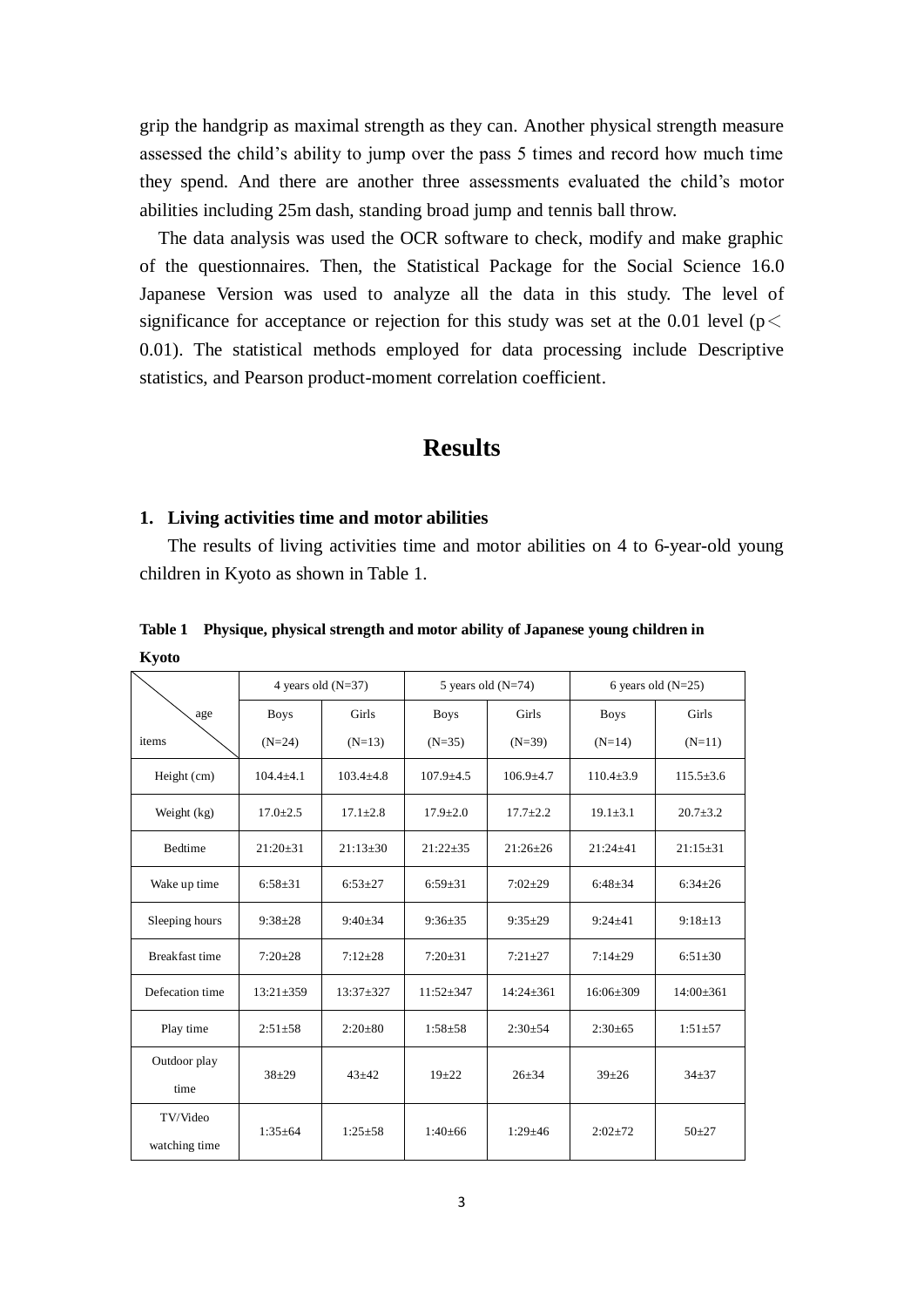| Dinner time                        | $18:49 \pm 35$  | $18:39 \pm 33$  | $18:49 \pm 34$  | $18:54 \pm 27$  | $19:05 \pm 21$   | $18:50 \pm 26$   |
|------------------------------------|-----------------|-----------------|-----------------|-----------------|------------------|------------------|
| Both hands grip<br>Strength $(kg)$ | $13.7 \pm 2.9$  | $13.1 \pm 3.8$  | $15.2 \pm 2.5$  | $15.0 \pm 2.7$  | $17.1 \pm 3.1$   | $19.4 \pm 2.7$   |
|                                    |                 |                 |                 |                 |                  |                  |
| Jumping over the                   | $19.8 + 4.9$    | $20.51 \pm 5.0$ | $19.2 \pm 8.0$  | $17.3 \pm 4.2$  | $16.3 \pm 4.8$   | $16.6 \pm 3.7$   |
| pass (second)                      |                 |                 |                 |                 |                  |                  |
| $25m$ dash                         |                 |                 |                 |                 |                  |                  |
| (second)                           | $8.0 \pm 1.2$   | $8.2 \pm 1.0$   | $7.1 + 1.3$     | $6.9 \pm 0.7$   | $6.5 \pm 0.4$    | $6.2 \pm 0.4$    |
| Standing broad                     |                 |                 |                 |                 |                  |                  |
| $jump$ (cm)                        | $82.5 \pm 11.0$ | $78.4 \pm 20.1$ | $91.0 \pm 14.9$ | $91.2 \pm 12.6$ | $103.1 \pm 15.3$ | $102.0 \pm 12.1$ |
| Tennis ball throw                  |                 |                 |                 |                 |                  |                  |
| (m)                                | $5.5 \pm 1.7$   | $4.0 \pm 1.3$   | $5.5 \pm 2.5$   | $5.0 \pm 1.2$   | $6.3 \pm 2.3$    | $6.2 + 1.4$      |

# **2. Body type**

The Kaup's index was shown in Figure 1-1 and Figure 1-2. The percentage of young children in normal status for 4-year-old boys were 66.7%, the 4-year-old girls were 76.9%, 5year-old boys were 60%, 5-year-old girls were 66.7%, 6-year-old boys were 42.9%, and the 6-year-old girls were 72.7%.

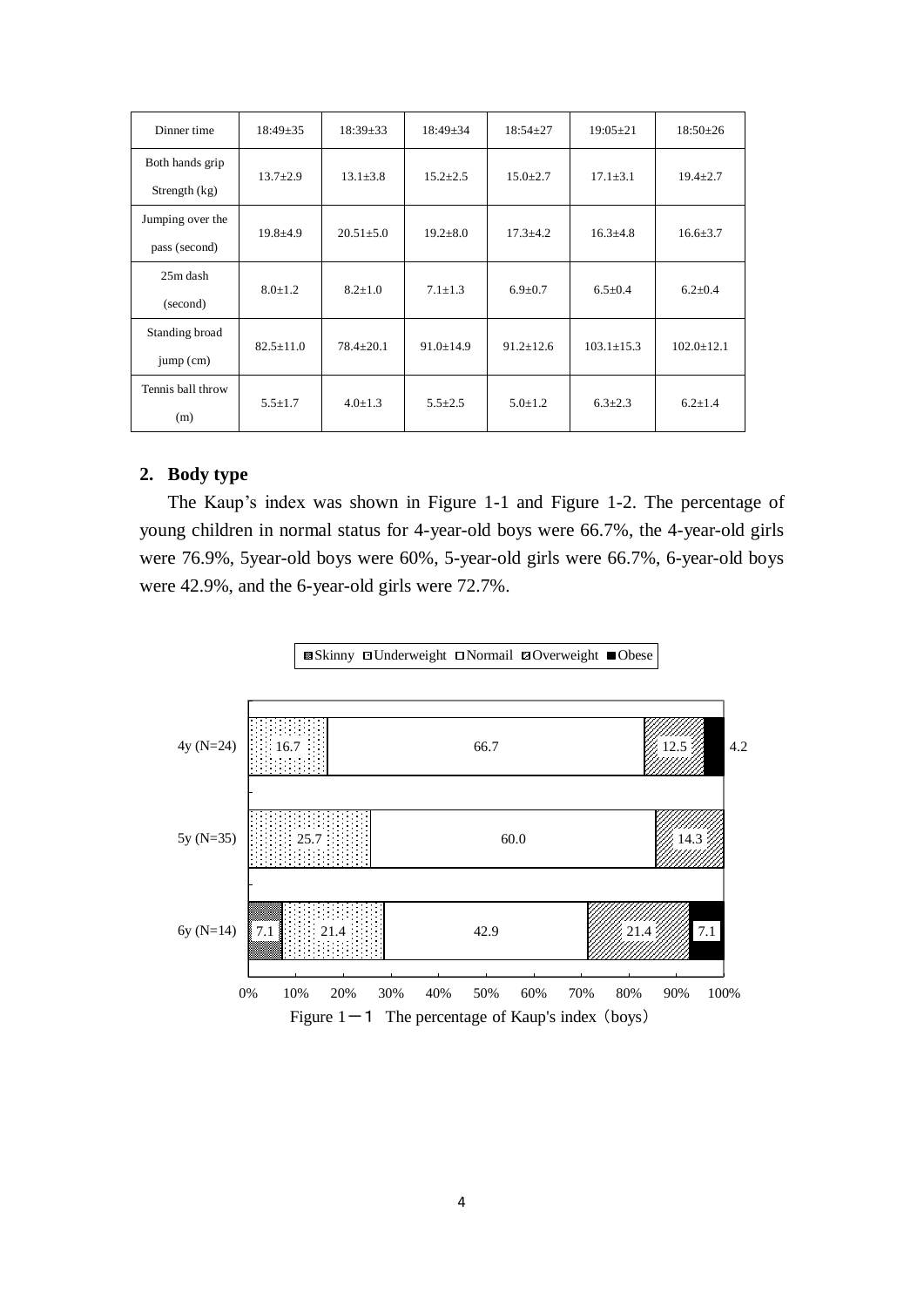**■Skinny ロUnderweight ロNormal Doverweight ■Obese** 



## **3. Bed time**

The average bedtime for boys was from 21:20 p.m. (4-year-old) to 21:24 p.m. (6-year-old), and the average bedtime for girls was from 21:13 p.m. (4-year-old) to 21:26 p. m. (5-year-old).

According to Figure 2-1 and Figure 2-2, the percentage of boys went to bed after 21:00 p.m. were from 42.9% (5-year-old) to 64.3% (6-year-old), and girls were from 45.5% (6-year-old) to 59% (5-year-old).

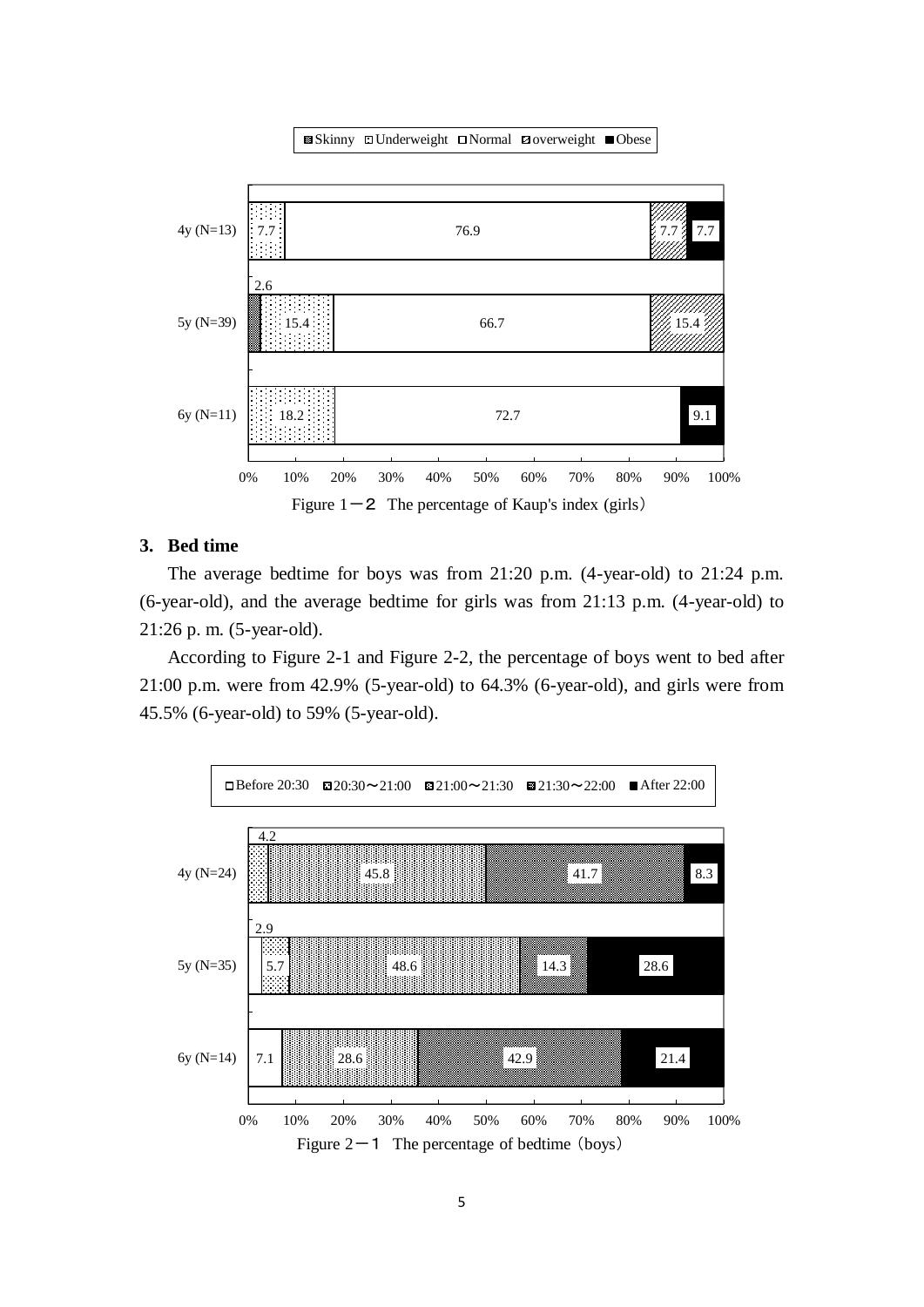

# **4. Sleeping hours**

The average sleeping hours for boys were from 9 hours 24 minutes (6-year-old) to 9 hours 38 minutes (4-year-old), and the average sleeping hours for girls were from 9 hours 18 minutes (6-year-old) to 9 hours 40 minutes (4-year-old).

Also, the percentage of sleeping hours less than 10 hours were 70.9% of 4-year-old boys, 68.6% of 5-year-old boys, 78.6% of 6-year-old boys, 61.6% of 4-year-old girls, 69.3% of 5-year-old girls, and 100% of 6-year-old girls (Figure 3-1 and Figure 3-2).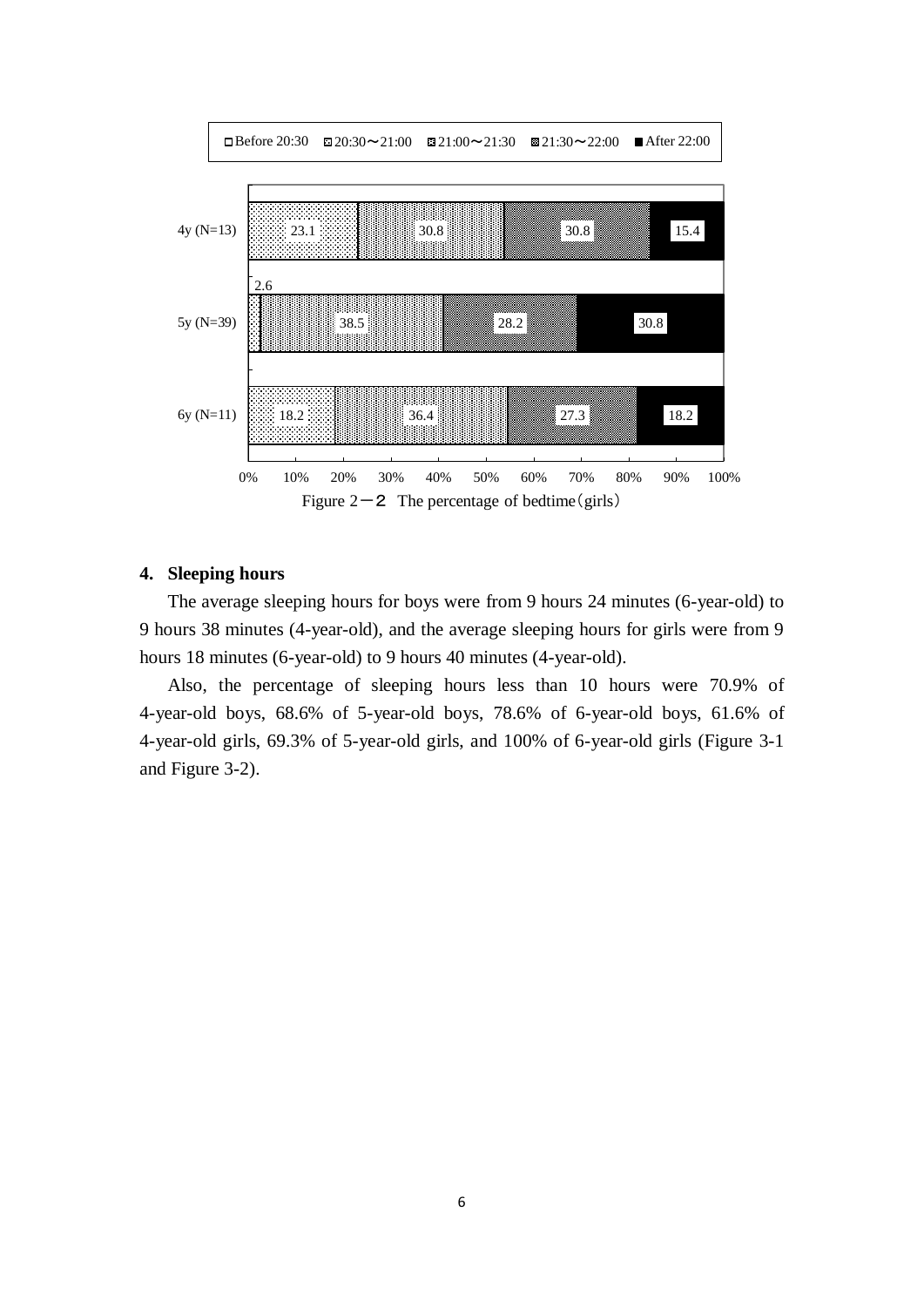



#### **5. Wake up time**

The average wake up time for boys was from 6:48 a.m. (6-year-old) to 6:59 a.m. (5-year-old), and the average wake up time for girls was 6:34 a. m. (6-year-old) to 7:02 a. m. (5-year-old).Also, the percentage of after 7:00 a.m. in the morning for 4-year-old boys were 62.5% , 4-year-old girls were 69.2% , 5-year-old boys were 62.8%, 5-year-old girls were 69.2%, 6-year-old boys were 50%, and 6-year-old girls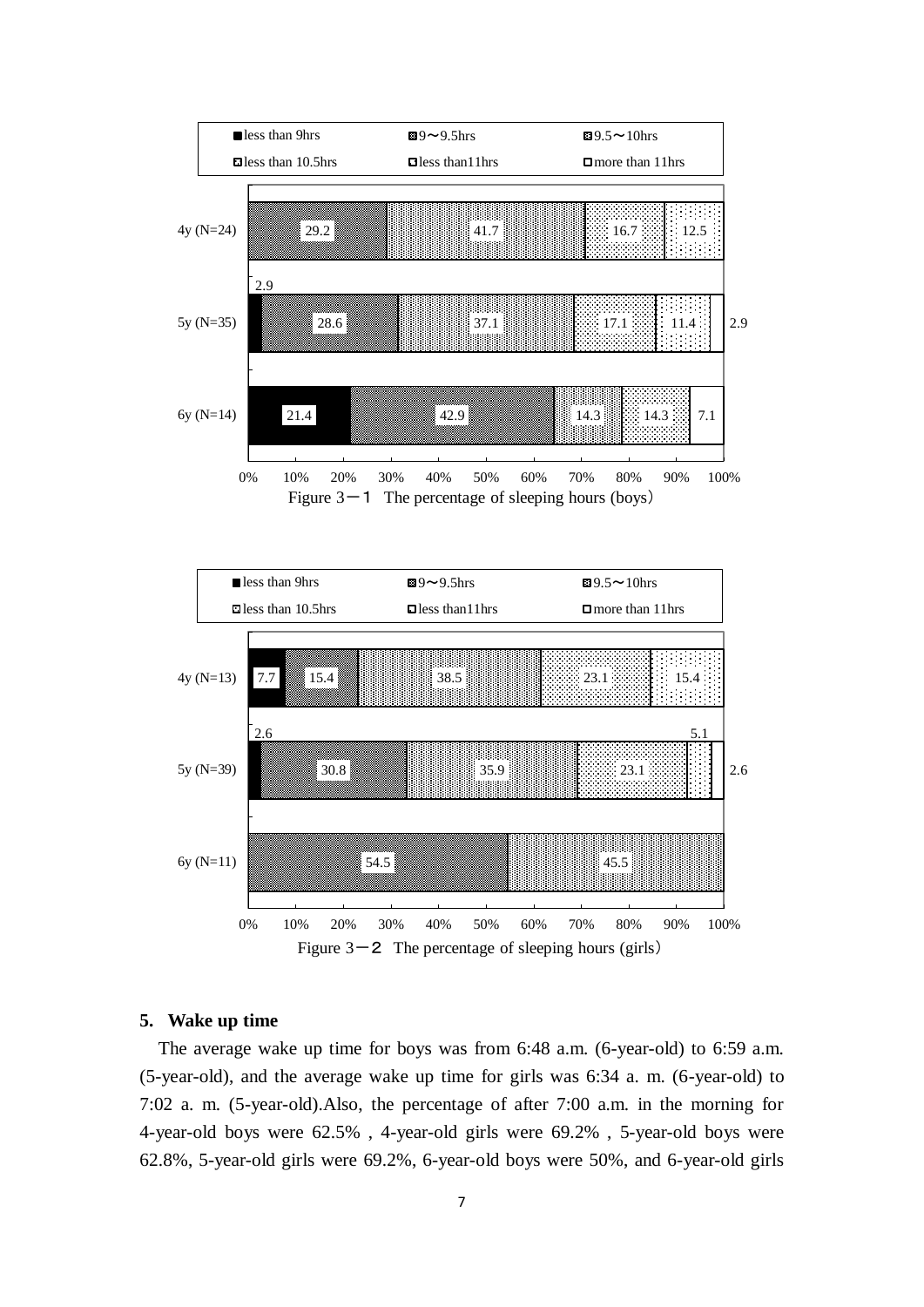were 36.4% (Figure 4-1, Figure 4-2).



#### **6. Way to get up**

The way to get up in the morning of young children used to "get up by self" and "mostly get up by self" , the percentage for 4-year-old boys were 41.7% , for 4-year-old girls were 30.8% , for 5-year-old boys were 22.8%, for 5-year-old girls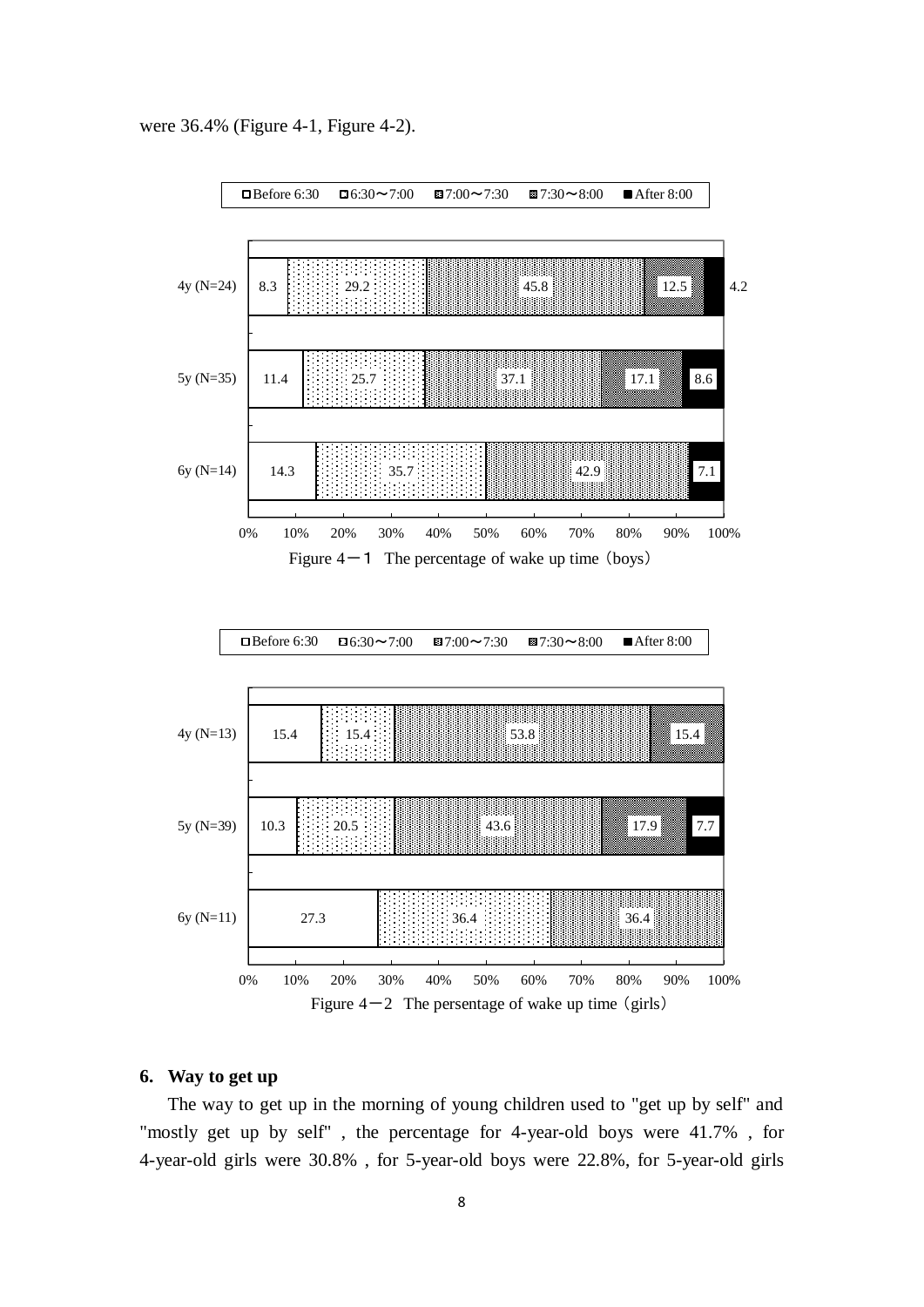were 28.2%, for 6-year-old boys were 42.8%, for 6-year-old girls were 27.3% (Figure 5-1 and Figure 5-2).



#### **7. Mood when get up**

The mood of getting up in the morning of young children were "always feeling very good" and "mostly feeling good", the percentage of 4-year-old boys were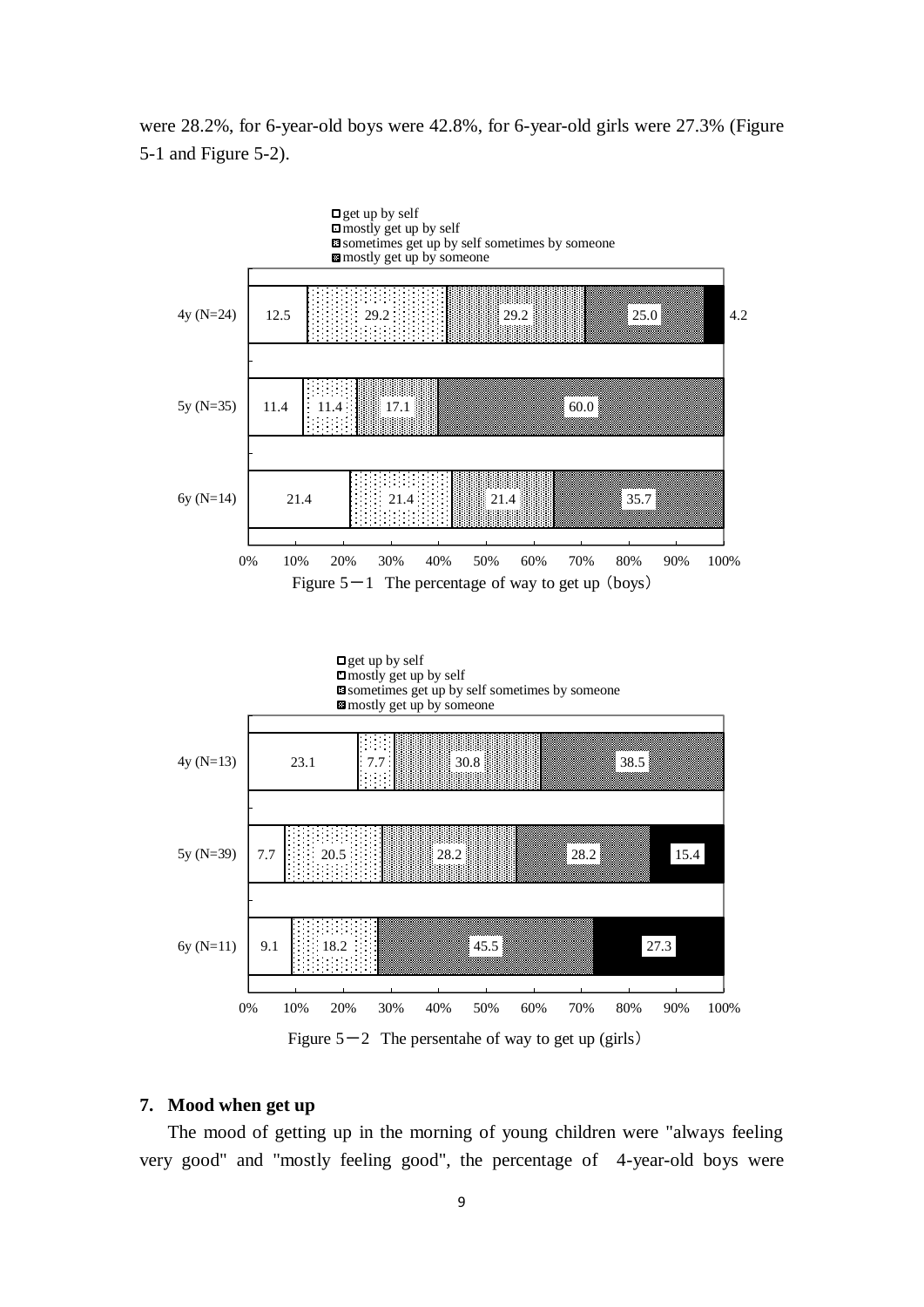62.5% , 4-year-old girls were 38.5% 5-year-old boys were 62.9%, 5-year-old girls were 66.6%, 6-year-old boys were 85.7%, 6-year-old girls were 72.8%. (Figure 6-1 and Figure 6-2).



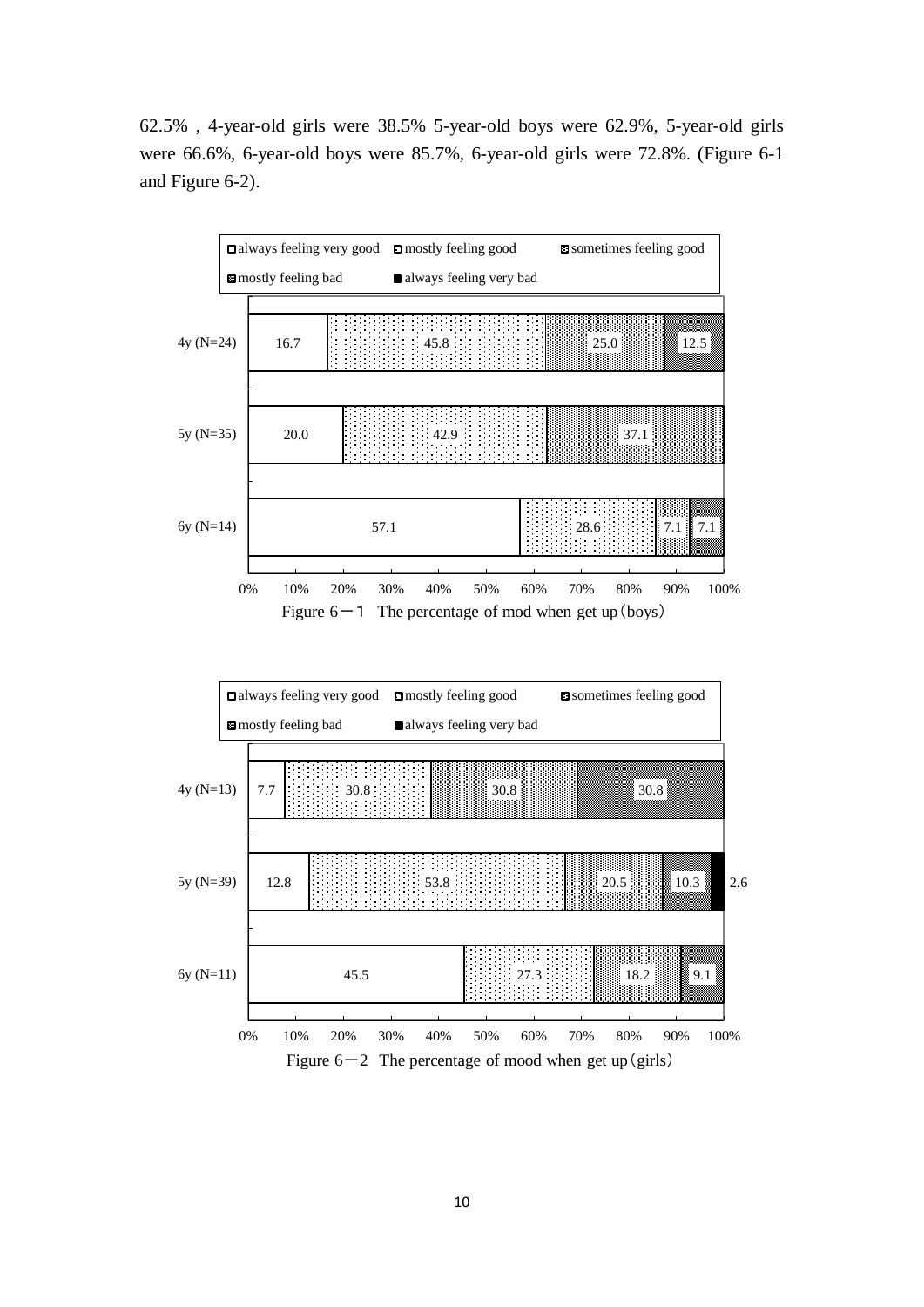#### **8. Activities condition before eating breakfast**

The percentage of young children "do" activities before eating breakfast of 4-year-old boys were 37.5%, 4-year-old girls were 15.4%, 5-year-old boys were 25.7%, 5-year-old girls were 28.2% 6-year-old boys were 28.6%, 6-year-old girls were 9.1% (Figure 7-1 and Figure 7-2).

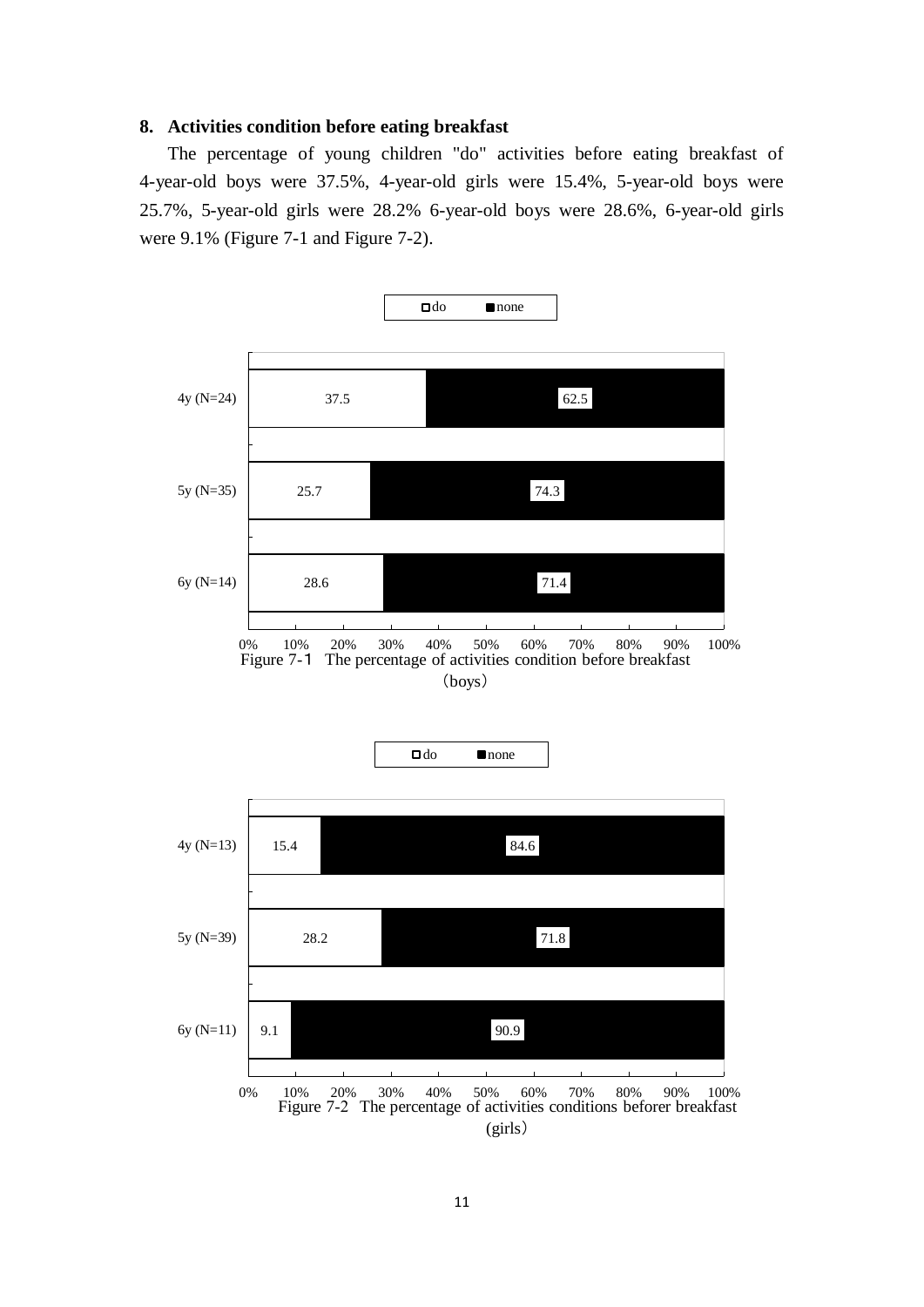#### **9. Activities before eating breakfast**

The top one activity before eating breakfast of young children was "watching TV or video", and the percentage of 4-year-old boys were 20.8%, 4-year-old girls were 7.7%, 5-year-old boys were 11.4%, 5-year-old girls were 25.6% 6-year-old boys were 21.4%. But only "playing with toys" rank top one for 6-year-old girls were 9.1%. (Table 2).

| age         | <b>Boys</b>                  | Girls                        |
|-------------|------------------------------|------------------------------|
| 4 years-old | Watching TV or Video (20.8%) | Watching TV or Video (7.7%)  |
|             | Playing with toys $(16.7\%)$ | Playing with toys (7.7%)     |
| 5 years-old | Watching TV or Video (11.4%) | Watching TV or Video (25.6%) |
|             | Playing with toys $(8.4\%)$  |                              |
| 6 years-old | Watching TV or Video (21.4%) | Playing with toys $(9.1\%)$  |
|             | Others (14.3%)               |                              |

**Table 2 Activities before eating breakfast** 

## **10. Breakfast time**

The average time of eating breakfast of boys were 7:14 a.m. (6-year-old) to 7:20 a.m. (4 and 5-year-old), and average time of eating breakfast of girls were 6:51 a. m. (6-year-old) to 7:21 a. m. (5-year-old). The percentage of eating breakfast after 8:00 in the morning of 4-year-old boys were 8.4%, 4-year-old girls were 7.7%, 5-year-old boys were 14.3%, 5-year-old girls were 10.3%, 6-year-old boys were 7.1%, 6-year-old girls were 0% (Figure 8-1 and Figure 8-2).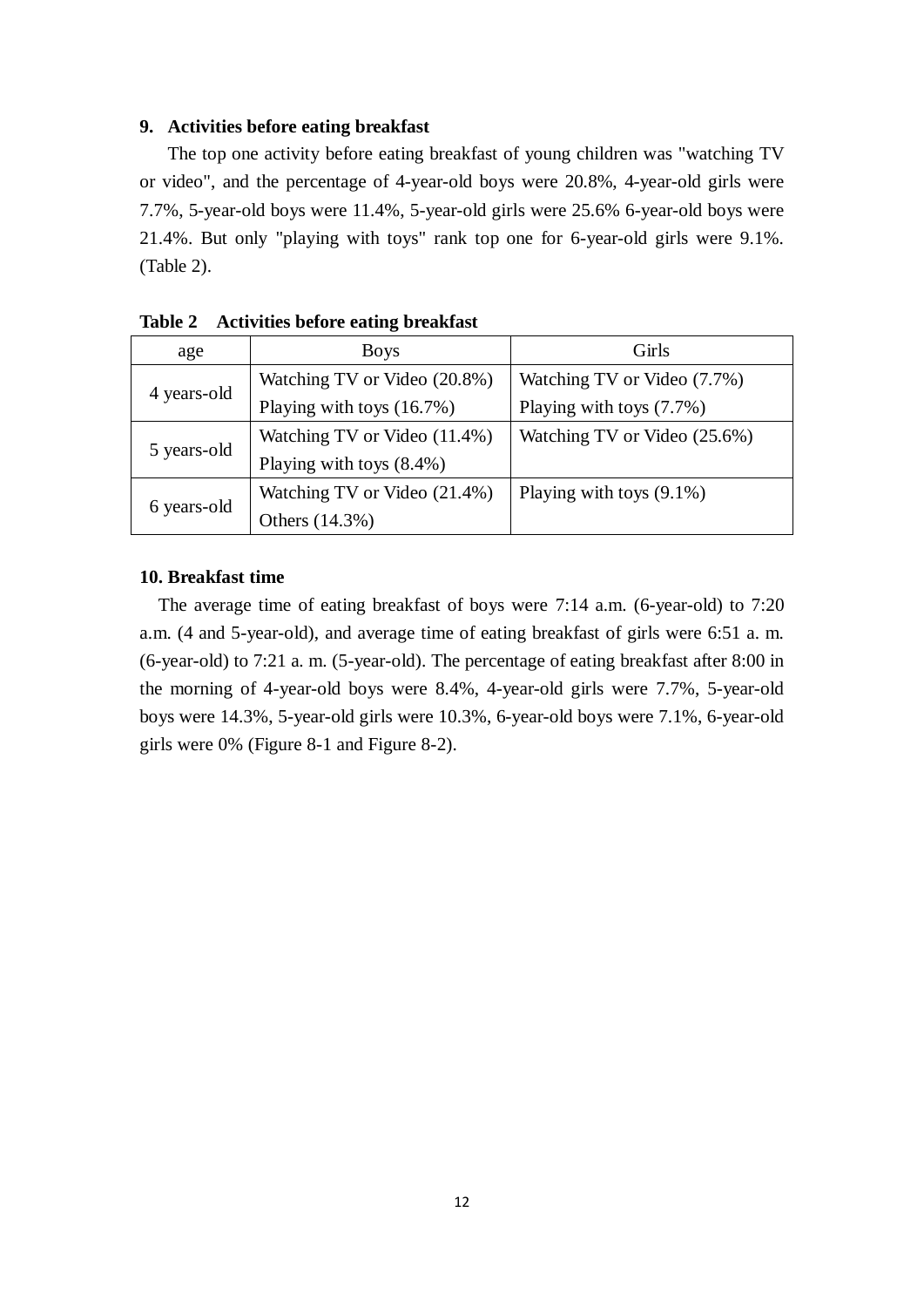

#### **11. Breakfast intakes**

The results of breakfast intakes indicated that the percentage of "eat breakfast every day" of 4-year-old boys were 83.3%, 4-year-old girls were 100%, 5-year-old boys were 97.1%, 5-year-old girls were 82.1%, 6-year-old boys were 92.9%, 6-year-old girls were 90.9% (Figure 9-1 and Figure 9-2).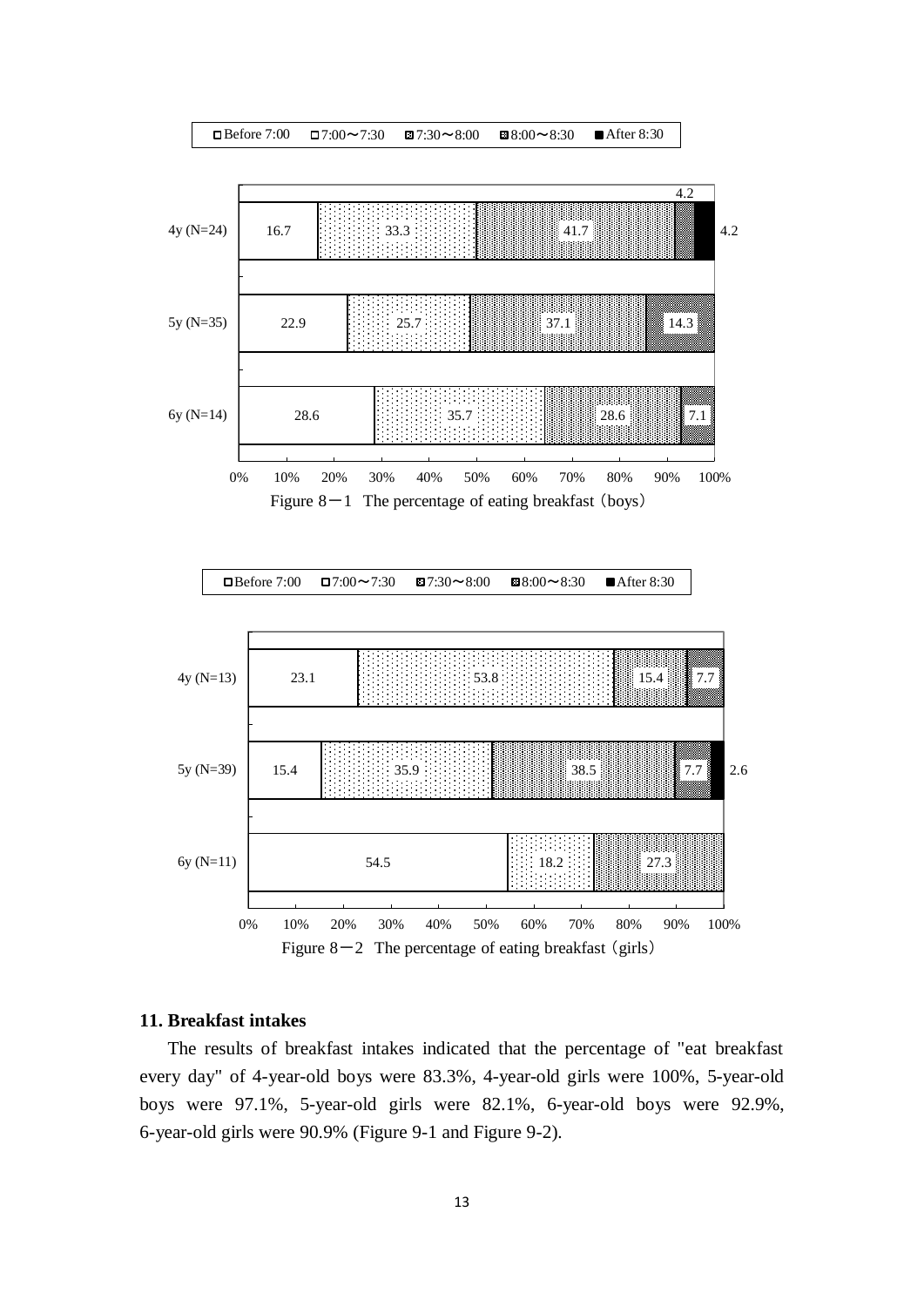

## **12. What children do during eating breakfast**

The percentage of "always watching TV when eating breakfast" and "mostly watching TV when eating breakfast of young children were 29.2% of 4-year-old boys, 69.3% of 4-year-old girls, 54.3% of 5-year-old boys, 51.3% of 5-year-old girls, 50% of 6-year-old boys, 18.2% of 6-year-old girls (Figure 10-1 and Figure 10-2).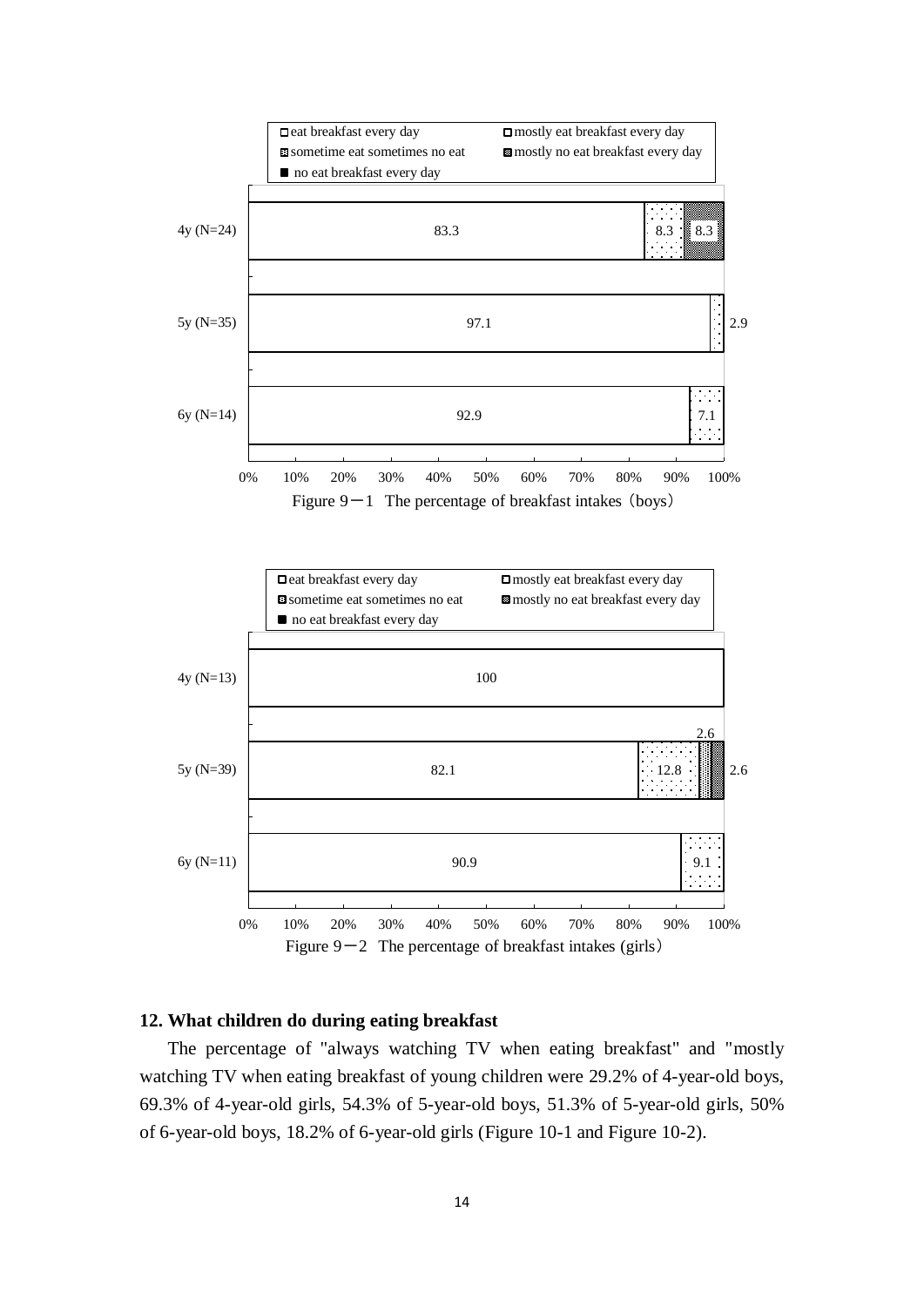

#### **13. Place of eating breakfast**

According to the results showed that the percentages of young children who eat breakfast "at home" were 95.8% of 4-year-old boys. Moreover, all of the 4 year-old girls, 5-year-old boys and girls, 6-year-old boys and girls eat breakfast "at home" were 100% (Figure 11-1, Figure 11-2).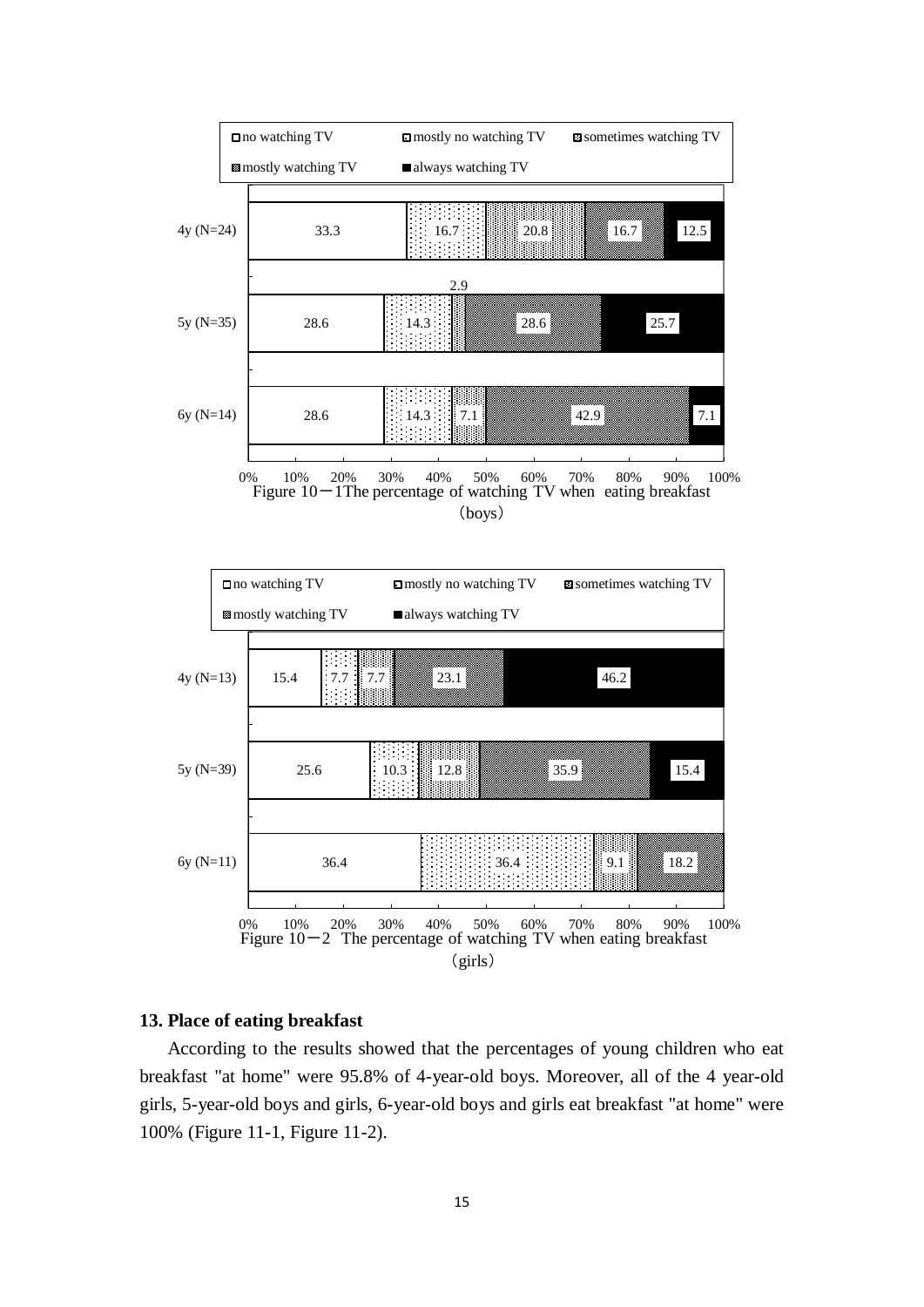



#### **14. Defecation time**

The defecation time of young children were "every morning" and "mostly every morning" of 4-year-old boys were 45.8%, 4-year-old girls were 7.7%, 5-year-old boys were 22.8%, 5-year-old girls were 20.5%, 6-year-old boys were 21.4%, 6-year-old girls were 9.1% (Figure 12-1 and Figure 12-2 ).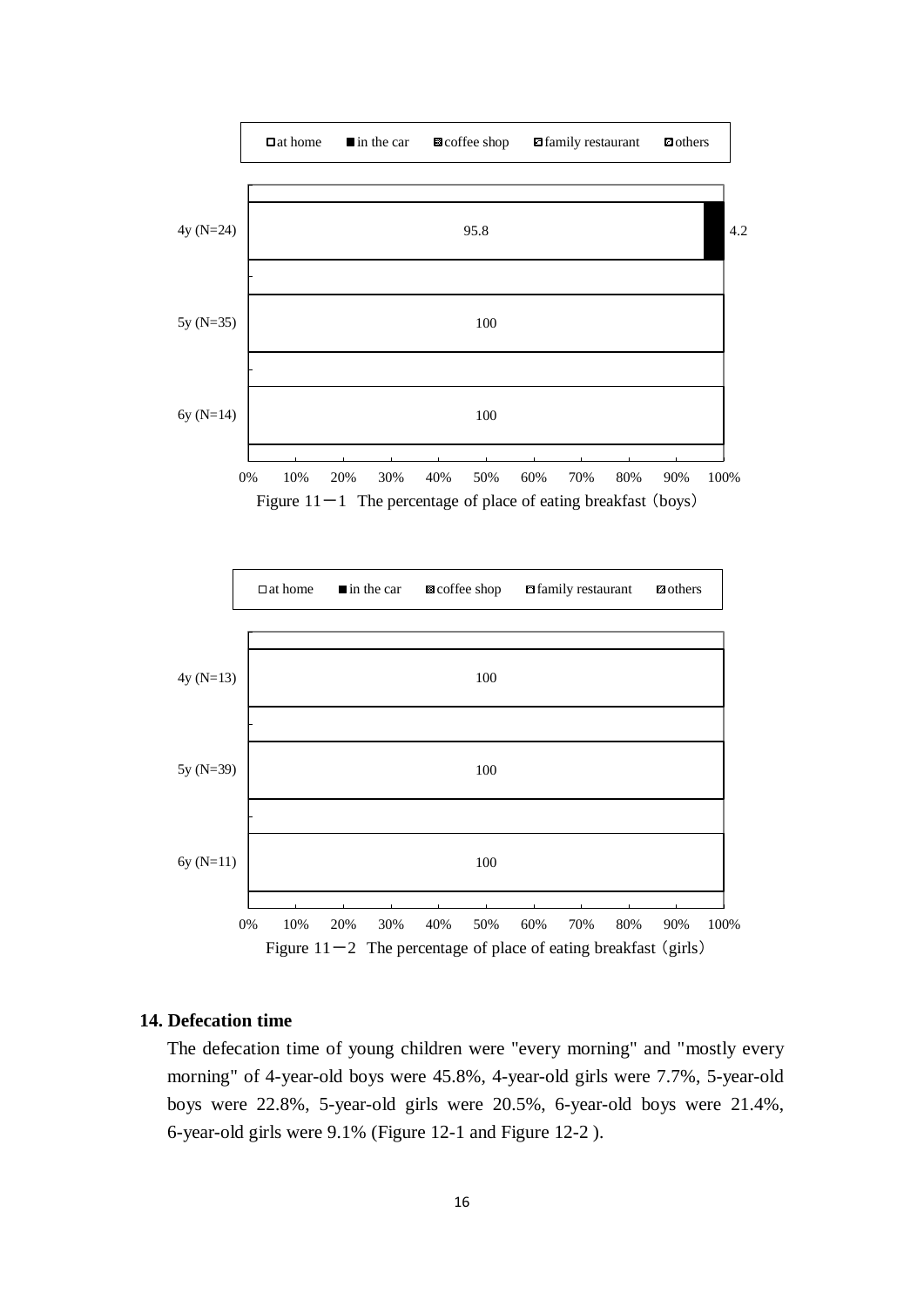



#### **15. Time to go to school**

The percentage of going to school after 8:00 in the morning of young children were 66.7% of 4-year-old boys, 61.6% of 4-year-old girls, 68.5% of 5-year-old boys, 71.8% of 5-year-old girls, 78.6% of 6-year-old boys, 27.3% of 6-year-old girls (Figure 13-1, Figure 13-2).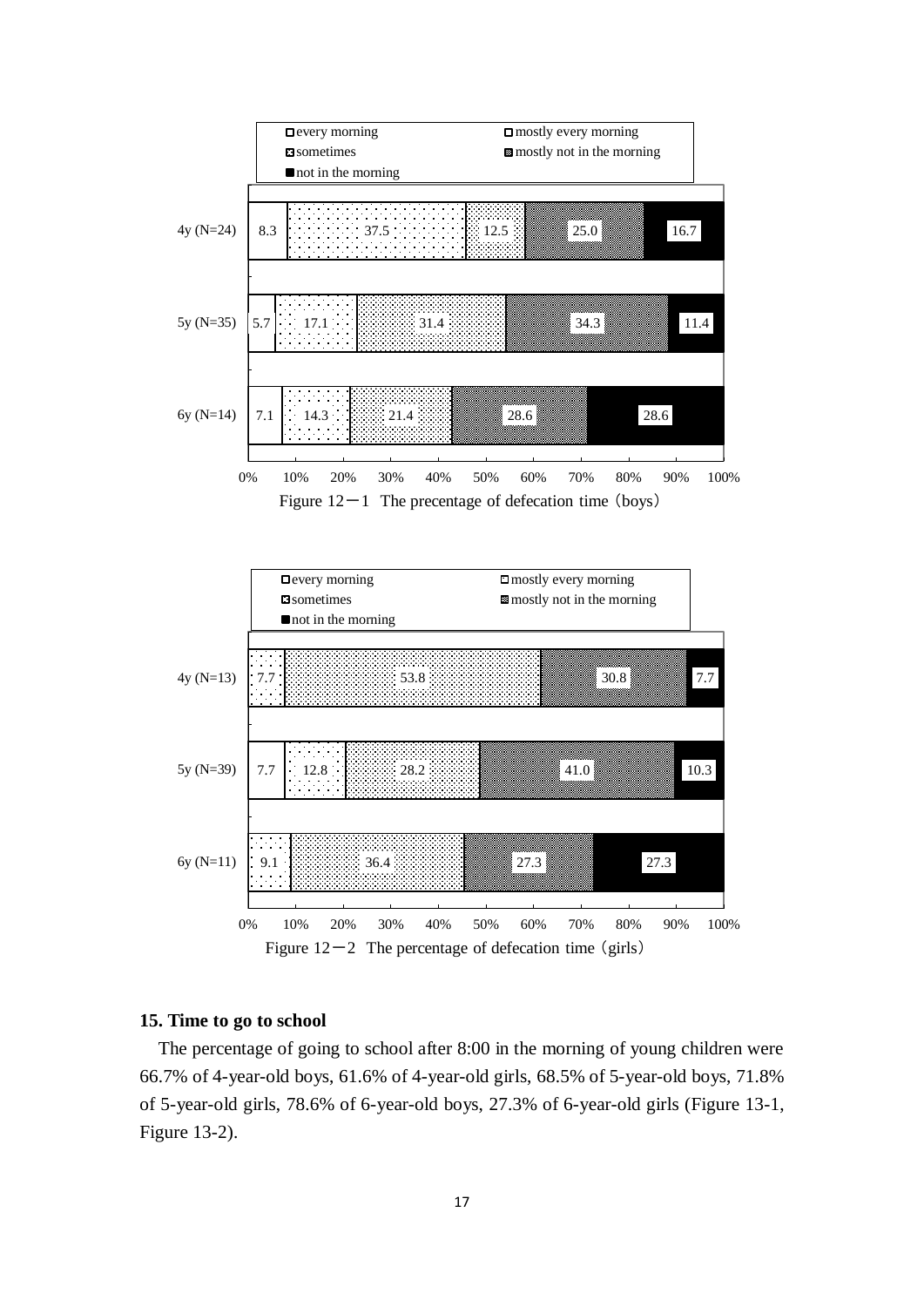

■Before 7:00 ■ 7:00 ~ 7:30 ■ 7:30 ~ 8:00 ■ 8:00 ~ 8:30 ■ After 8:30 **1999** 4y (N=13) 23.1 7.7 30.8 38.5 œ 5.1 383 5y (N=39) 23.1 43.6 28.2 6y (N=11) 18.2 54.5 18.2 9.1 0% 10% 20% 30% 40% 50% 60% 70% 80% 90% 100% Figure  $13-2$  The percentage of time to go to school (girls)

## **16. Fatigue symptoms before children leave for school**

The results showed that the top one fatigue symptom in the morning was "feeling sleepy" of the 4 to 6-year-old young children in Kyoto. Also, the percentage of 4-year-old boys were 20.8%, 4-year-old girls were 30.8%, 5-year-old boys were 14.3%, 5-year-old girls were 12.8%, 6-year-old boys were 7.1%, and 6-year-old girls were 9.1% (Table 4).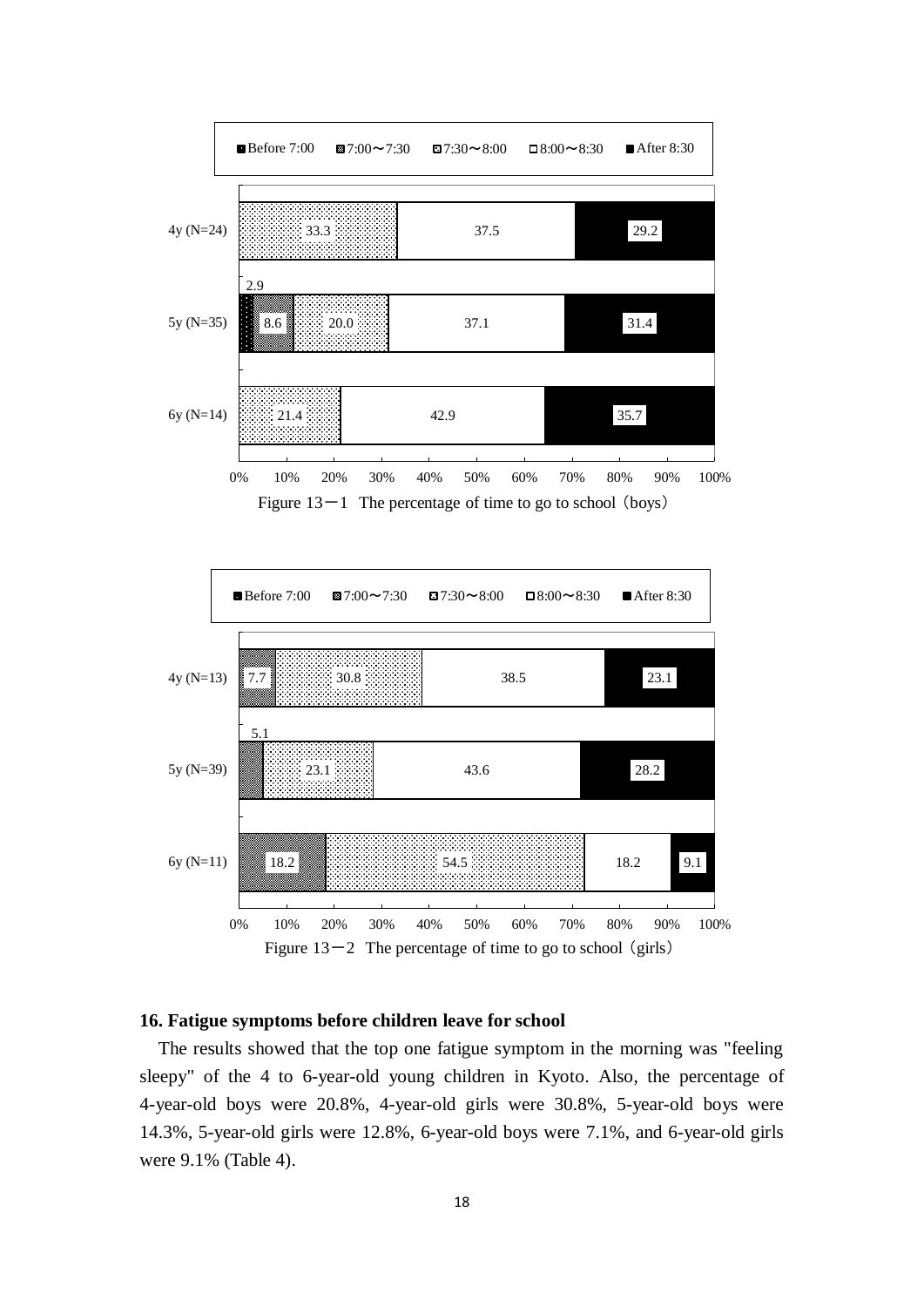| age         | <b>Boys</b>                    | Girls                  |
|-------------|--------------------------------|------------------------|
| 4 years-old | Feeling Sleepy (20.8%)         | Feeling Sleepy (30.8%) |
|             | Feeling like yawning (12.5%)   |                        |
| 5 years-old | Feeling Sleepy (14.3%)         | Feeling Sleepy (12.8%) |
|             | Feeling like lying down (5.7%) |                        |
| 6 years-old | Feeling Sleepy (7.1%)          | Feeling Sleepy (9.1%)  |
|             | Feeling like lying down (7.1%) |                        |

**Table 4 Fatigue symptoms in the morning (top two)**

# **17. Way to go to school**

The main way to go to school of young children were "by school bus" and "by car" were 95.9% of 4-year-old boys, 100% of 4-year-old girls, 82.8% of 5-year-old boys, 94.8% of 5-year-old girl, 92.8% of 6-year-old boys, 100% of 6-year-old girl (Figure 14-1, Figure 14-2).

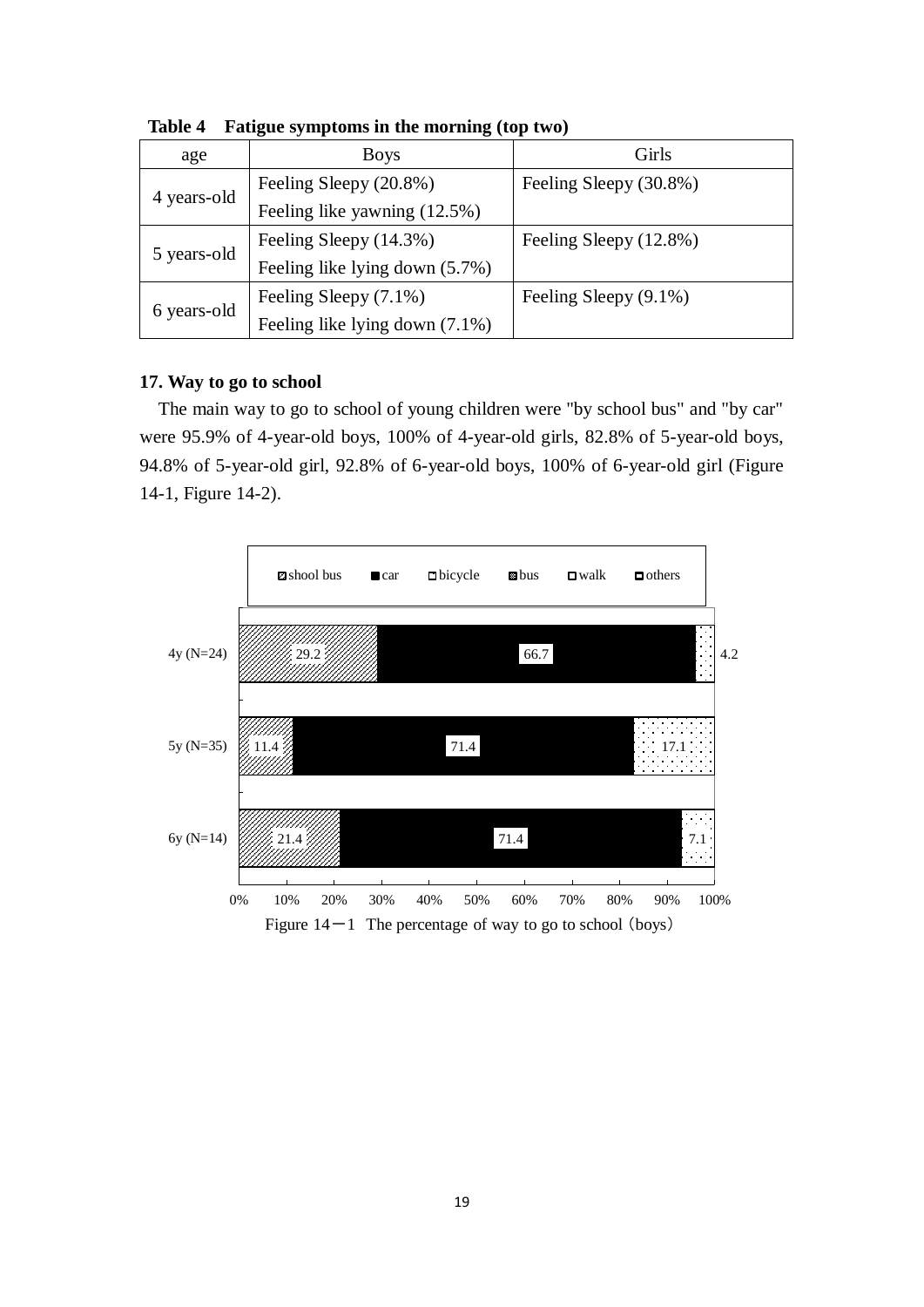

# **18. Outdoor play Time**

The average play time for boys were from 1 hours 58 minutes (6-year-old) to 2 hours 51 minutes (4-year-old), and the average play time for girls were from 1 hours 58 minutes (6-year-old) to 2 hours 30 minutes (5-year-old).

According to the results showed that the time of playing outside after school of young children were "less than 30 minutes". The percentage of 4-year-old boys were 56.5%, 4-year-old girls were 53.8%, 5-year-old boys were 85.7%, 5-year-old girls were 76.9%, 6-year-old boys were 57.1%, 6-year-old girls were 63.6% (Figure 15-1 and Figure 15-2).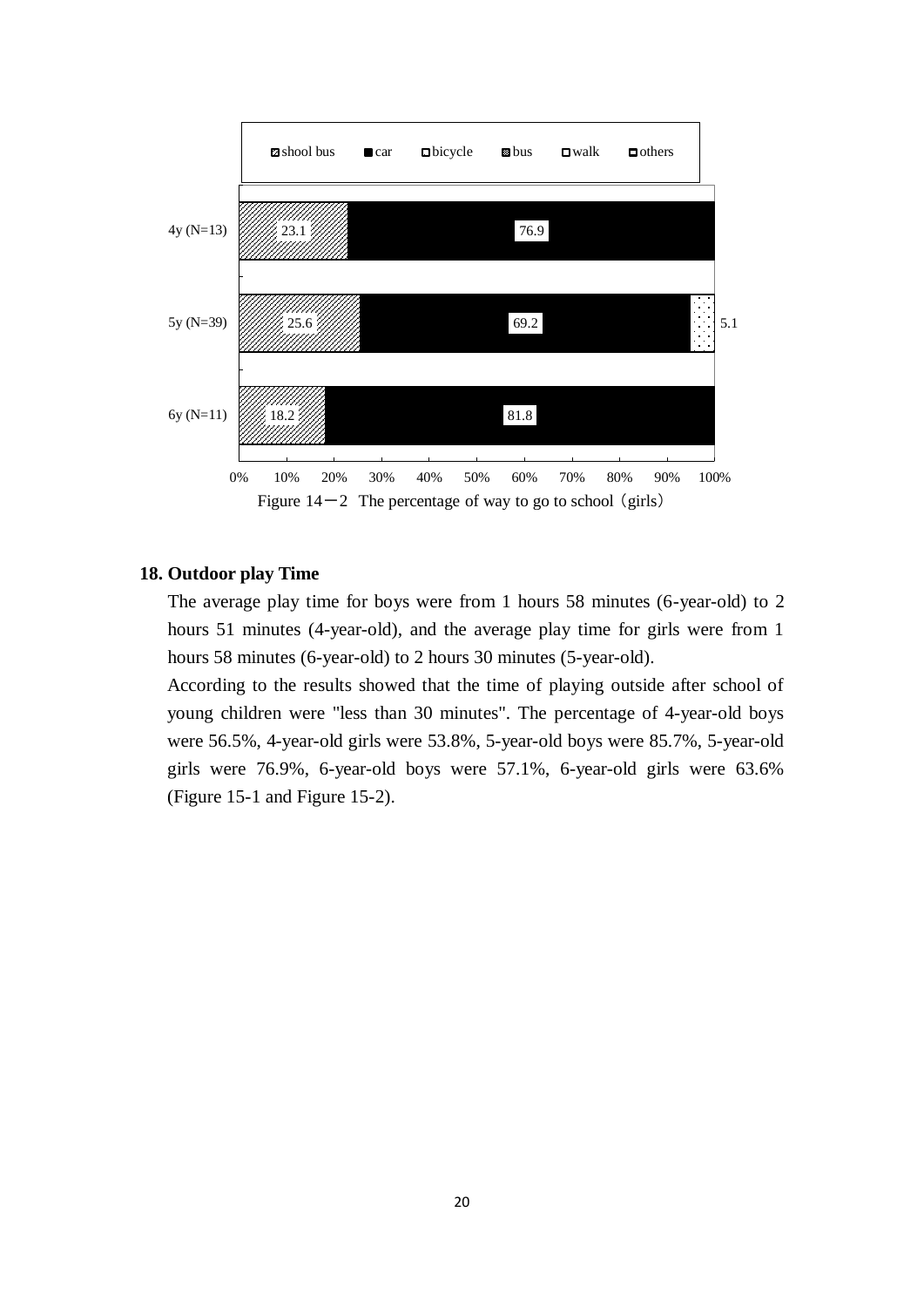



## **19. Activities after school**

For 4 to 6 years old boys in Kyoto, "watching TV or video" ranked first place of activities after school, the percentage were 66.7% (4 years old boys), 54.3% (5-year-old boys), 85.7% (6 year-old boys). "Drawing" ranked first of activities after school of 4 to 6 years old girls, the percentage was 61.5% (4 years old girls), 74.4% (5-year-old girls), 46.6% (6 year-old girls) as shown in Table 5.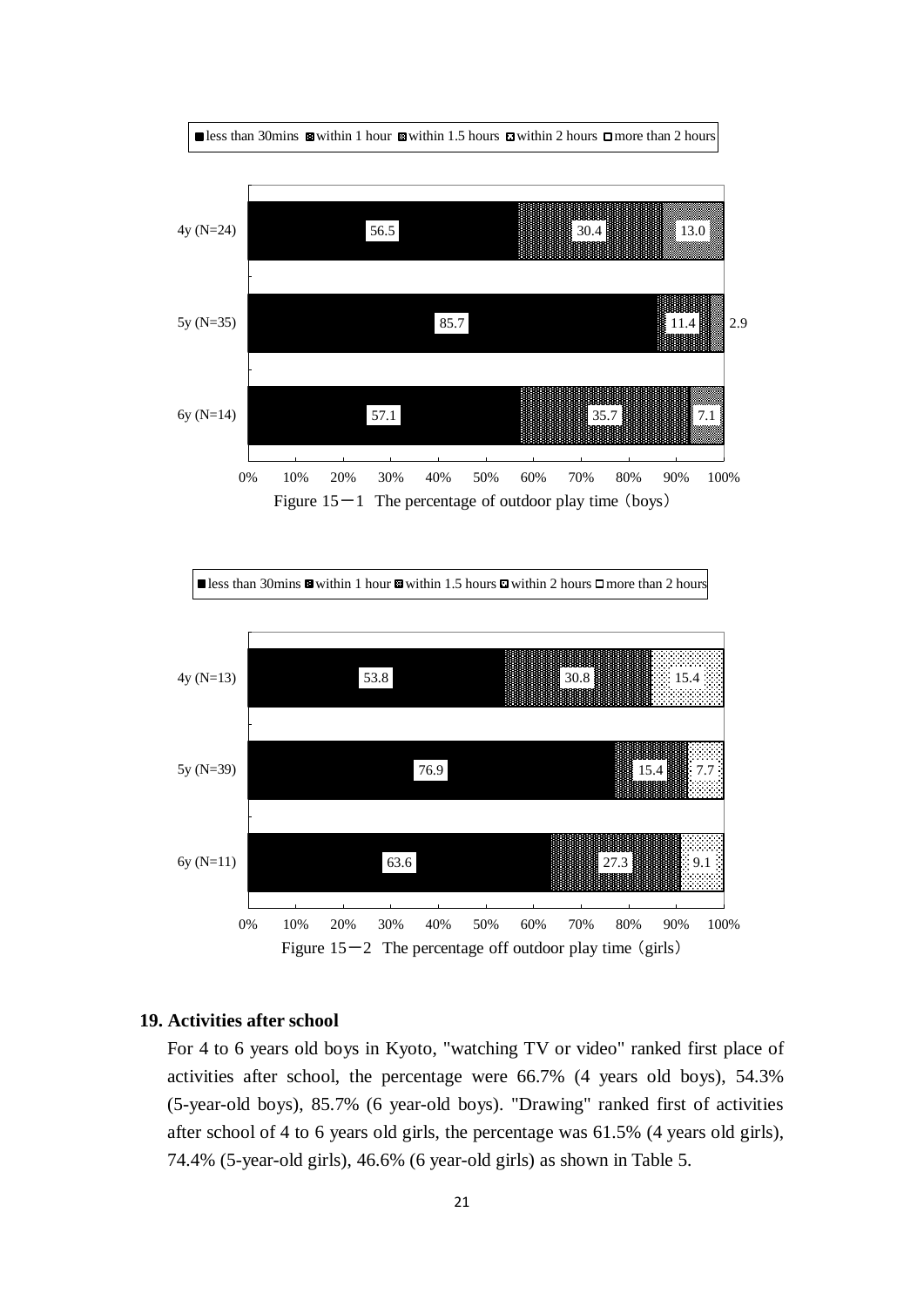| age         | <b>Boys</b>                  | Girls                        |  |
|-------------|------------------------------|------------------------------|--|
| 4 years-old | Watching TV or video (66.7%) | Drawing $(61.5\%)$           |  |
|             | Playing with brick (37.5%)   | Watching TV or video (46.2%) |  |
|             | Role playing game (37.5%)    | House playing $(46.2\%)$     |  |
|             |                              | Playing with dolls (46.2%)   |  |
| 5 years-old | Watching TV or video (54.3%) | Drawing $(74.4\%)$           |  |
|             | Playing with brick (40.0%)   | House playing $(61.5\%)$     |  |
|             | Role playing game (34.3%)    | Watching TV or video (53.8%) |  |
| 6 years-old | Watching TV or video (85.7%) | Drawing (72.7%)              |  |
|             | Drawing $(42.9\%)$           | House playing $(54.5\%)$     |  |
|             | Playing with brick (42.9%)   | Riding bicycle (45.5%)       |  |
|             | Role playing game (42.9%)    |                              |  |

**Table 5 Activities after school (top three)**

# **20. Place of playing**

According to the results, the main playing place was "at home" of 4 to 6 young children, the percentage of 4-year-old boys was 100%, 4-year-old girl was 92.3%, 5-year-old boys was 94.3%, 5-year-old girls was 89.7%, 6-year-old boys was 100%, 6-year-old girl was 100% (Table 6).

**Table 6 Place of playing (top three)**

| age         | <b>Boys</b>          | Girls             |
|-------------|----------------------|-------------------|
| 4 years-old | Home $(100%)$        | Home $(92.3%)$    |
|             | Courtyard $(41.7\%)$ | Park (38.5%)      |
|             | Park (37.5%)         | Courtyard (38.5%) |
|             | Home $(94.3\%)$      | Home (89.7%)      |
| 5 years-old | Park (45.7%)         | Park (43.6%)      |
|             | Courtyard (25.7%)    | Road (28.2%)      |
|             | Home $(100\%)$       | Home $(100%)$     |
| 6 years-old | Courtyard (35.7%)    | Road (36.4%)      |
|             | Park (28.6%)         | Park (27.3%)      |
|             | Road (28.6%)         |                   |

# **21. Cram school**

The results showed that the percentage of 4 to 6 year-old young children did not go to cram school were 83.3% (4-year-old boys), 76.9% (4-year-old girls), 68.6% (5-year-old boys), 48.7% (5-year-old girls), 57.1% (6-year-old boys), and 27.3% (6-year-old girls) as shown in Figure 16-1 and Figure 16-2.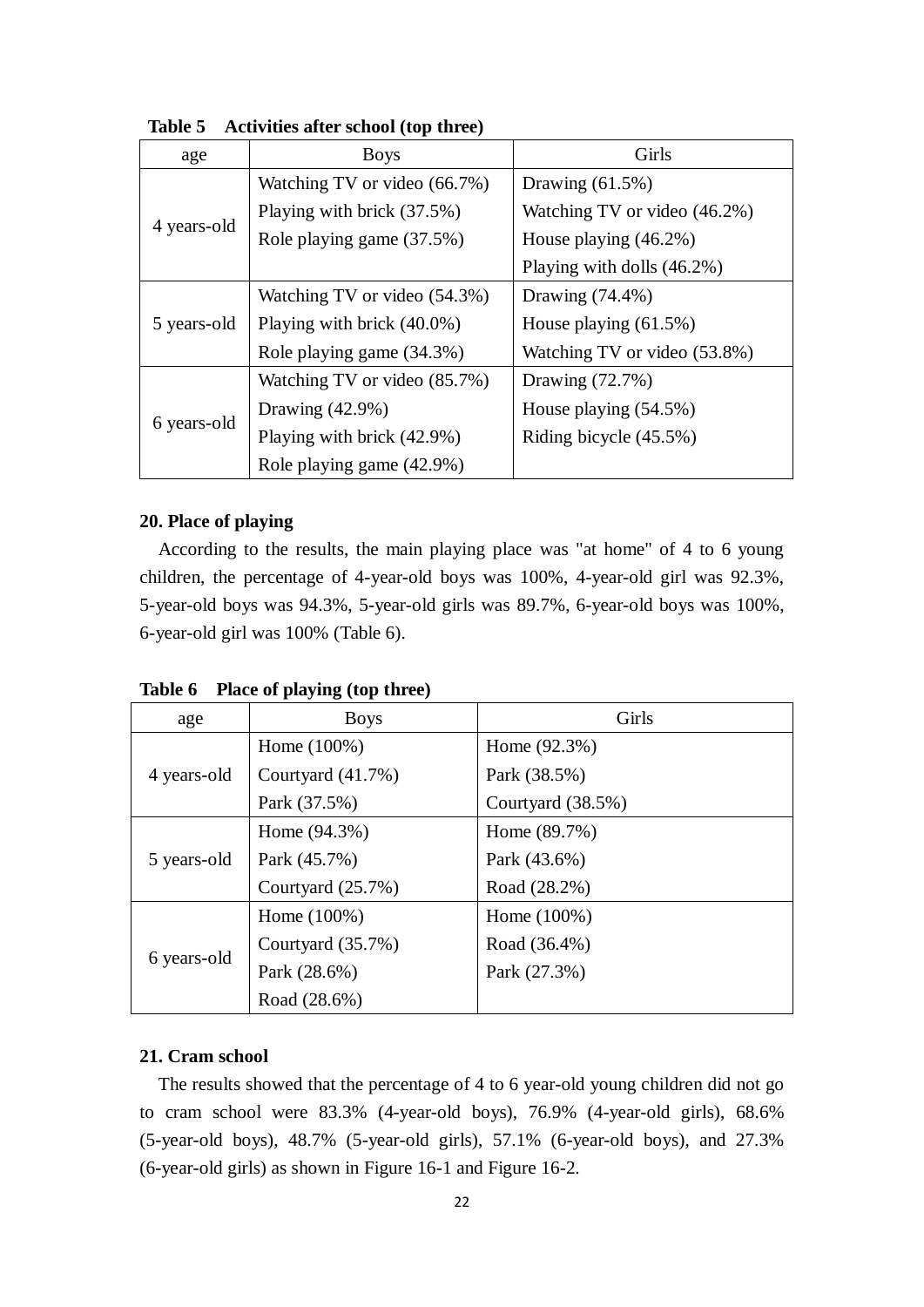

Figure  $16-1$  The percentage of go to cram school (boys)



Figure  $16-2$  The percentage of go to cram school (gilrs)

## **22. Tutorial projects**

The top two tutorial project of 3 year-old boys were 10.8% of "English", 8.1% of "drawing ", and the top one of 3-year-old girls was "ballet or dance " (9.2%), then the second projects were "swimming", "English" and "drawing" (4.6%). Both 4 and 5 year-old young children the top one tutorial project were "drawing", the percentage were 12.6% of 4 year-old boys, 18.7% of 5-year-old boys, 21.3% of 4 year-old girls,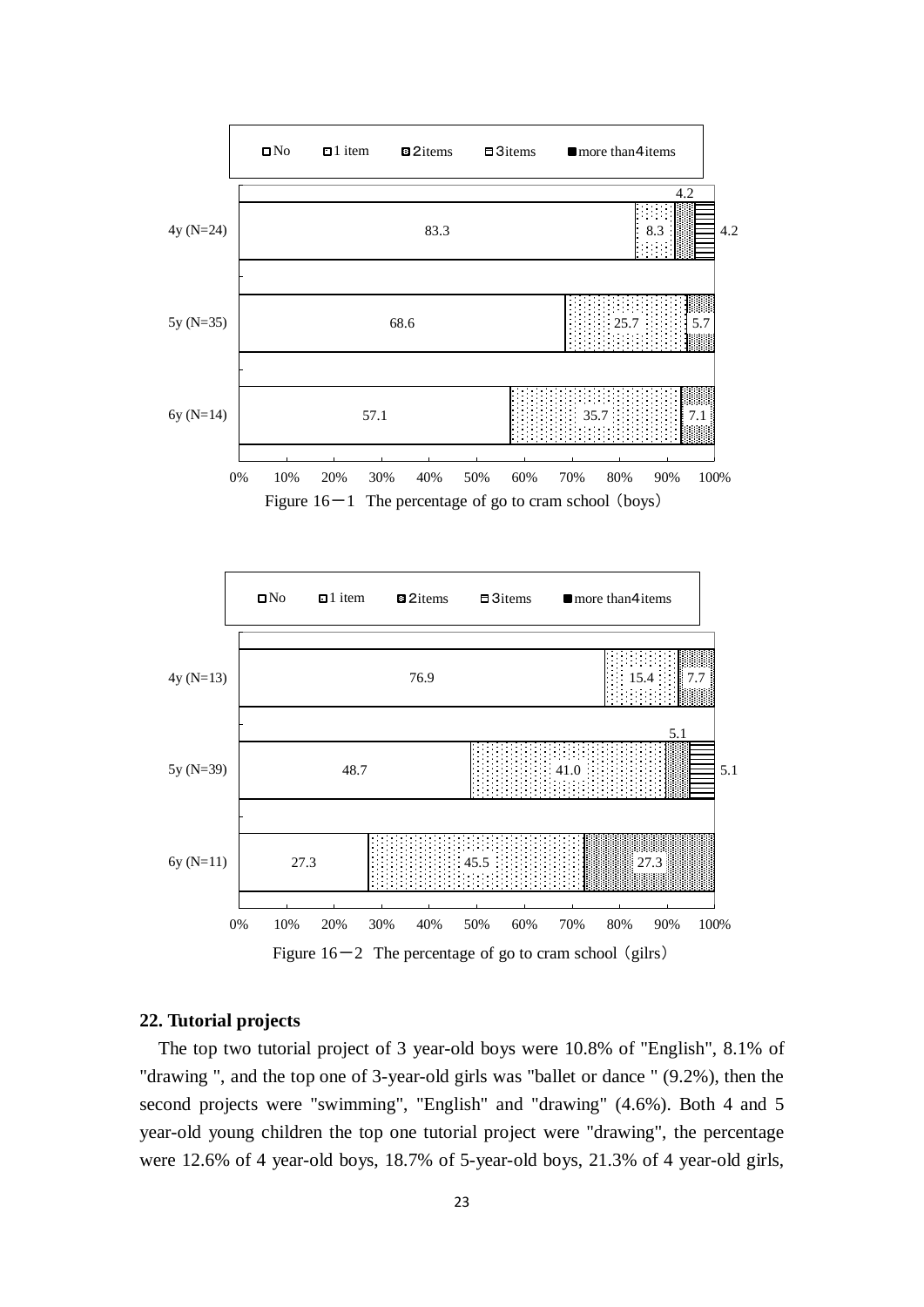and 23.9% of 5-year-old girls. Also the top one tutorial project of 6 year-old girls were "drawing" (32.6%). The top one tutorial project of 6-year-old boys were "mathematics" (22.5%) as shown in Table 7.

| age         | <b>Boys</b>         | Girls               |
|-------------|---------------------|---------------------|
| 4 years-old | Swimming $(12.5\%)$ | Gymnastics (15.4%)  |
|             | English $(8.3\%)$   | Swimming (7.7%)     |
|             |                     | Piano (7.7%)        |
| 5 years-old | Gymnastics (14.3%)  | Swimming $(15.4\%)$ |
|             | English (11.4%)     | Gymnastics (10.3%)  |
| 6 years-old | Swimming $(14.3\%)$ | Piano $(45.5\%)$    |
|             | English (14.3%)     | English (27.3%)     |

**Table 7 Tutoring projects (top two)**

#### **23. Dinner time**

The average dinner time for boys were 18:49 p.m. (4 and 5-year-old) to 19:05 p. m. (6-year-old), and the average dinner time for girls were 18:39 p.m. (4-year-old) to 18:50 p. m. (6-year-old). The percentage of dinner time of young children after 19:00 were 4-year-old boys (54.2%), 4-year-old girls (46.2%), 5-year-old boys (51.5%), 5-year-old girls (66.7%), 6-year-old boys (85.7%), and 6-year-old girls (54.6%) as shown in Figure 17-1 and Figure 17-2.

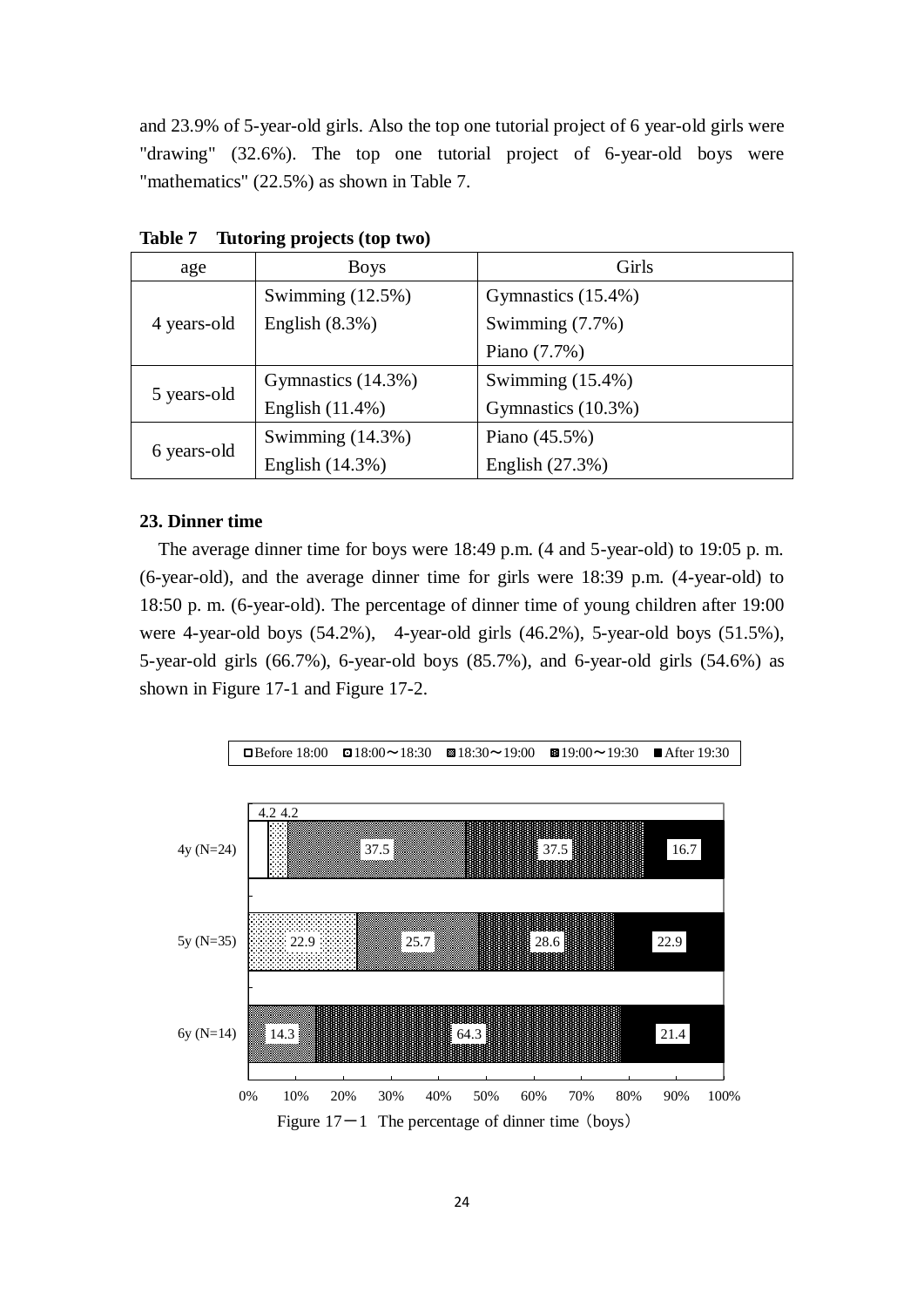

#### **24. Eating condition which parents worry about**

According to the results showed the top one eating condition of 3-year-old boys and girls , and 4-year-old boys were "playing when eating", the percentage of 3-year-old boys were 47.4%, 3-year-old girls were 46.2%, 4-year-old boys were 50.0%. But "watching TV when eating" became the top one eating condition of 4-year-old girls (49.7%), 5-year-old boys (47.4%), 5-year-old girls (44.9%), 6-year-old boys (47.6%), and 6-year-old girls (50%) as shown in Table 8.

| age         | <b>Boys</b>                                                           | Girls                              |
|-------------|-----------------------------------------------------------------------|------------------------------------|
| 4 years-old | Playing when eating $(50\%)$                                          | picky eater $(61.5\%)$             |
|             | Watching TV when eating $(25%)$                                       | Watching TV when eating (30.8%)    |
| 5 years-old | Watching TV when eating $(42.9\%)$<br>Watching TV when eating (35.9%) |                                    |
|             | Playing when eating (42.9%)                                           | Playing when eating (30.8%)        |
| 6 years-old | picky eater $(50\%)$                                                  | Watching TV when eating $(27.3\%)$ |
|             | Watching TV when eating $(35.7\%)$                                    | Playing when eating $(18.2\%)$     |

**Table 8 Eating condition which parents worry about (top two)**

#### **25. Snacks intakes before bedtime**

Before bedtime, the percentage of 3 to 6 year-old young children "eat snacks every day" and "eat snacks often" were 8.3% (4-year-old boys), 23.1% (4-year-old girls), 20% (5-year-old boys), 15.4% (5-year-old girls), 21.4% (6-year-old boys), and 18.2% (6-year-old girls) as shown in Figure 18-1 and Figure 18-2.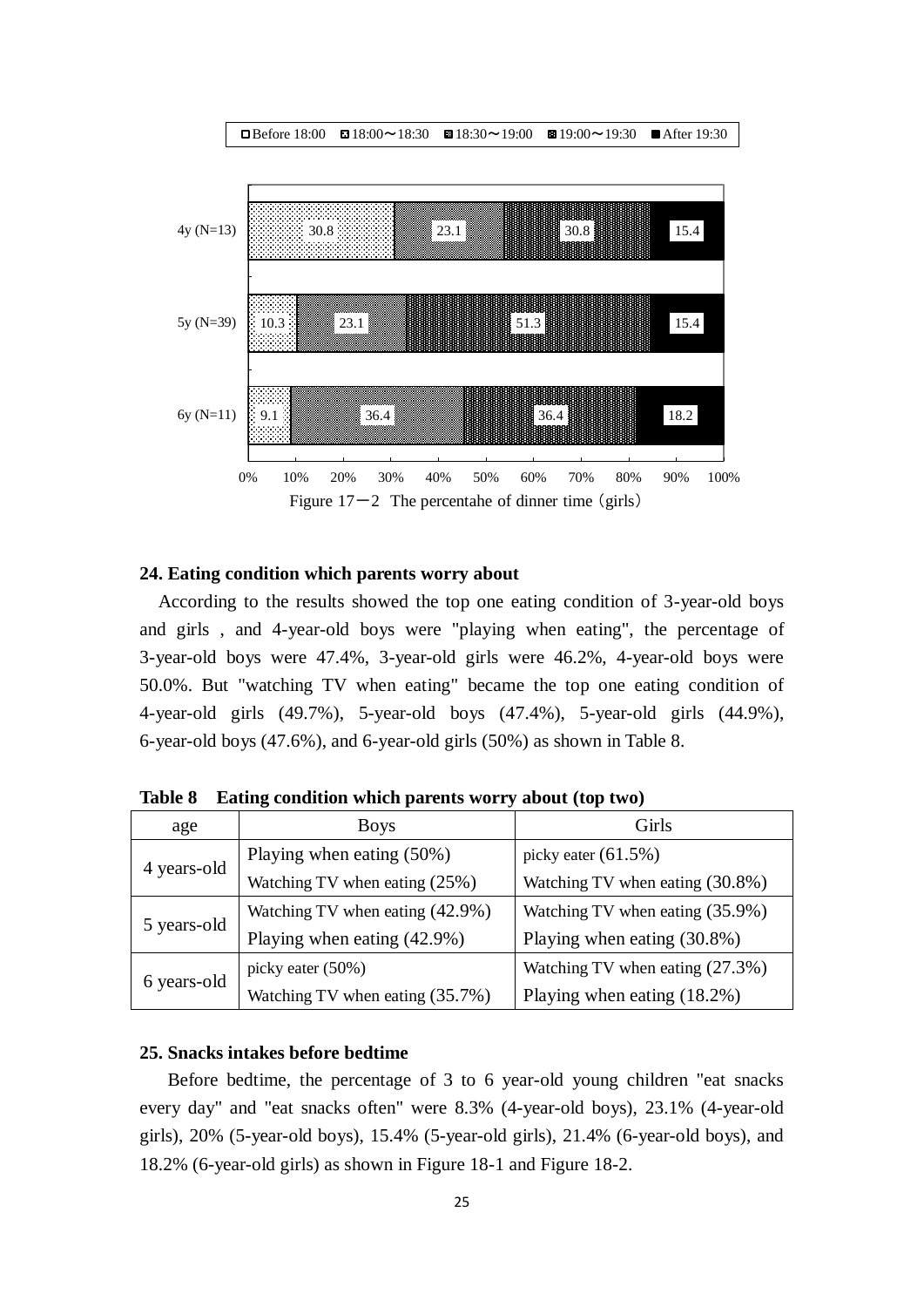

0% 10% 20% 30% 40% 50% 60% 70% 80% 90% 100% Figure 18-1 The percentage of snakes intakes before bedtime (boys)



## **26. Activities after 22:00 p.m.**

The activities after 22:00 p.m. for 4-year-old boys and girls were " Watching TV or video" ranked the top one, the percentage were 12.5% (4-year-old boys), 15.4% (4-year-old girls). Also, for 6-year-old boys and 5-year-old girls were "playing with brothers or sisters" ranked the top one, the percentage were 14.3% (6-year-old boys), 15.4% (4-year-old girls). Moreover, for 4 to 6 years-old girls, the activities after 22:00 p.m. were "Watching TV or video" ranked the top one as shown in Table 9.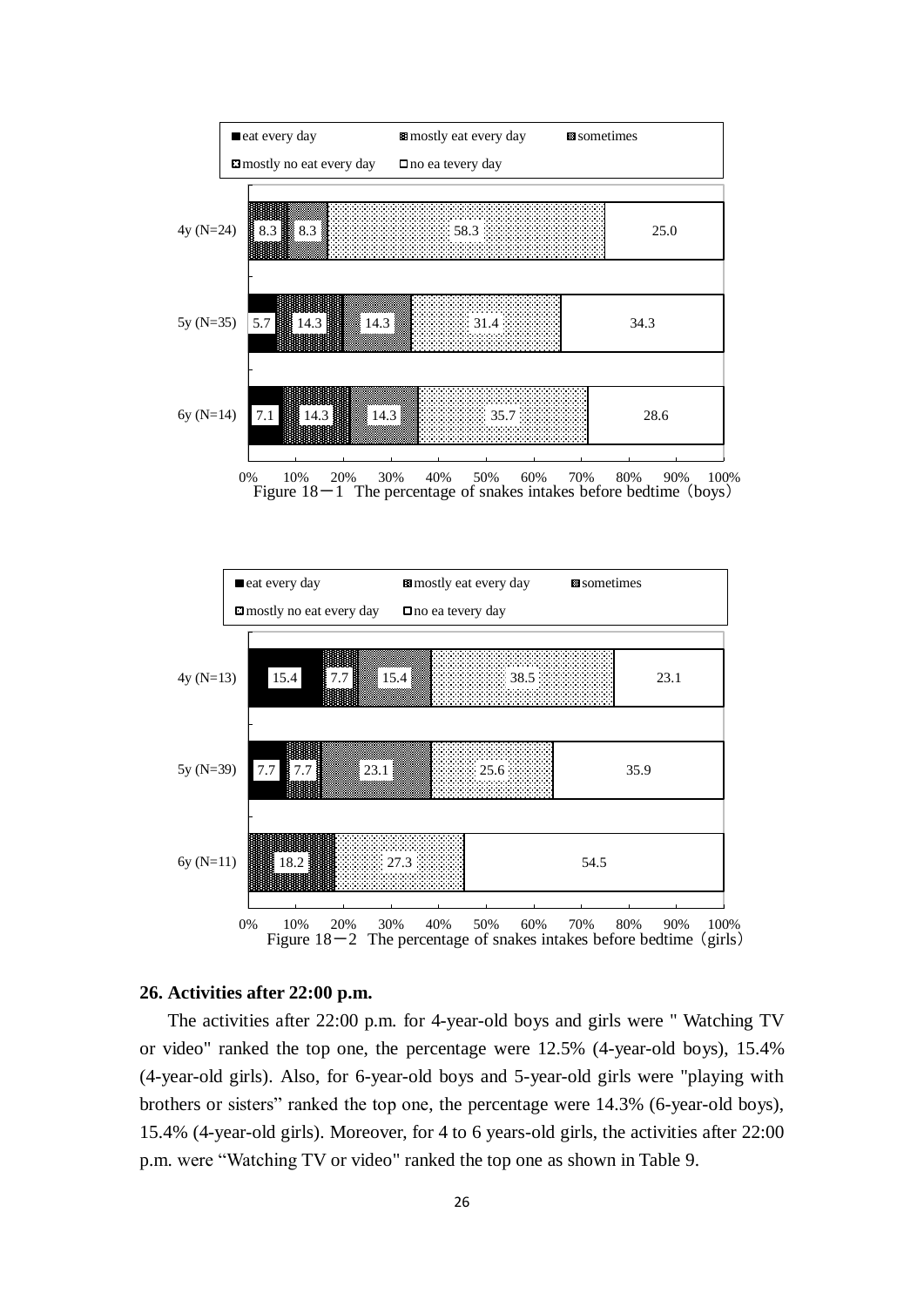| Age         | <b>Boys</b>                           | Girls                                 |
|-------------|---------------------------------------|---------------------------------------|
| 4 years-old | Watching TV or video (12.5%)          | Watching TV or video (15.4%)          |
|             | Keep awaking do nothing $(11.4\%)$    | Playing with toys $(15.4\%)$          |
| 5 years-old |                                       | Playing with brothers/sisters (15.4%) |
|             |                                       | Watching TV or video (10.3%)          |
| 6 years-old | Playing with brothers/sisters (14.3%) | Watching TV or video (18.2%)          |
|             | Playing with father (14.3%)           |                                       |

**Table 9 Activities after 22:00 (more than 10%)**

## **27. Both hands grip strength**

The average of both hands grip strength for boys were 13.7 kg of 4-year-old, 15.2 kg of 5-year-old and 17.1 kg of 6-year-old, and the average of both hands grip strength for girls were 13.1 kg of 4-year-old, 15.0 kg of 5-year-old and 19.4 kg of 6-year-old.

#### **28. Jumping over the pass**

The average time of jumping over the pass was 19.8 seconds of 4-year-old boys, 19.2 seconds of 5-year-old boys, and 16.3 seconds of 6-year-old boys. Also, the average time of jumping over the pass for girls was 20.5 seconds (4-year-old), 17.3 seconds (5-year-old), and 16.6 seconds (6-year-old).

#### **29. 25m dash**

The average time of 25m dash was 8.0 seconds of 4-year-old boys, 7.1 seconds of 5-year-old boys, and 6.5 seconds of 6-year-old boys. Also, the average time of 25m dash for girls was 8.2 seconds (4-year-old), 6.9 seconds (5-year-old), and 6.2 seconds (6-year-old).

## **30. Standing broad jump**

The average distance of standing broad jump was 82.5 cm of 4-year-old boys, 91.0 cm of 5-year-old boys, and 103.1 cm of 6-year-old boys. Also, the average distance of standing broad jump for girls was 78.4 cm (4-year-old), 91.2 cm (5-year-old), and 102.0 cm (6-year-old).

# **31. Tennis ball throw**

The average distance of ball throwing was 5.5 m of 4-year-old boys, 5.5 m of 5-year-old boys, and 6.3 m of 6-year-old boys. Also, the average distance of ball throwing for girls was 4.0 m (4-year-old), 5.0 m (5-year-old), and 6.2 m (6-year-old).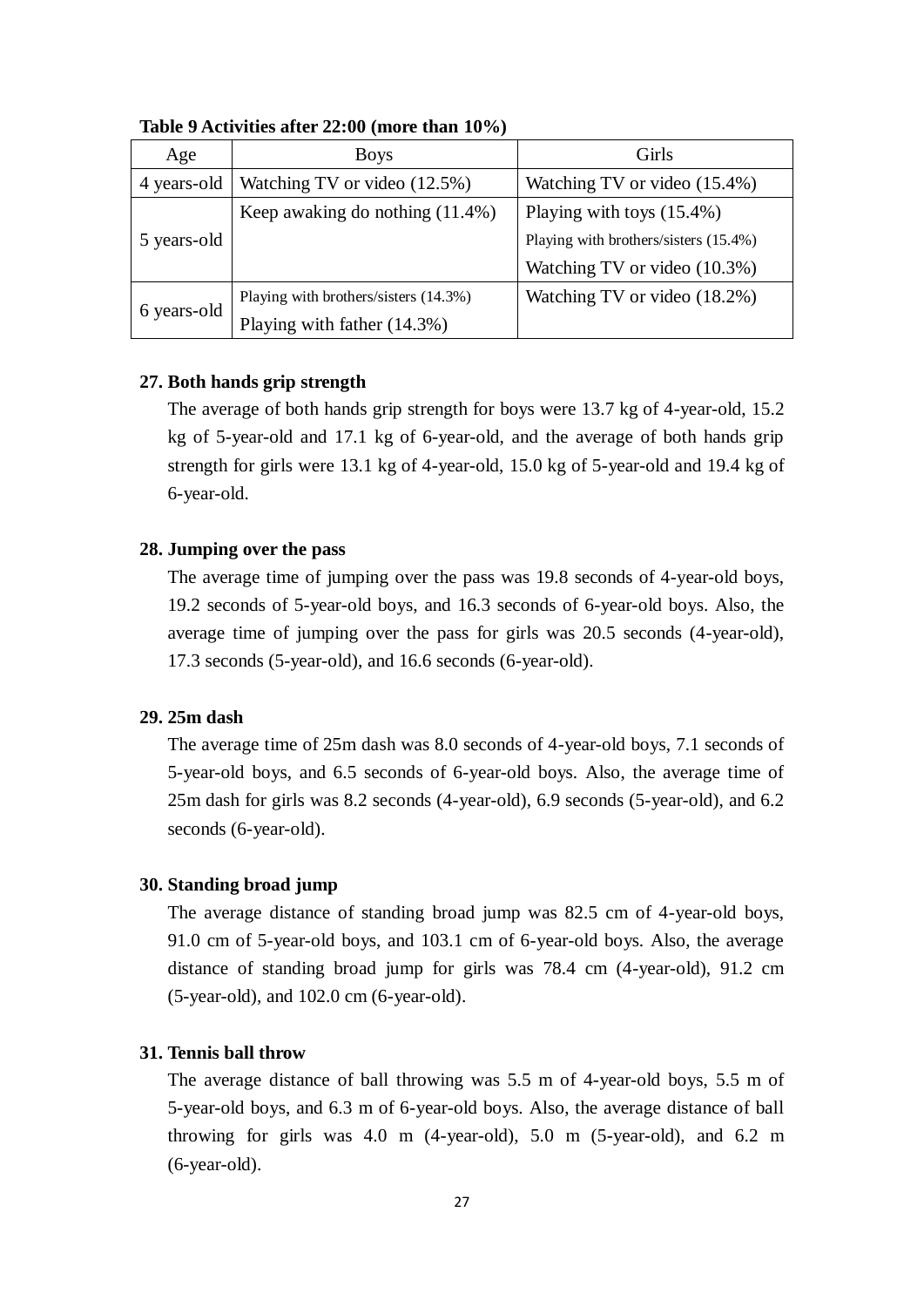#### **32. Correlation between the living condition factors and motor abilities**

The relative between living condition factors of 136 young children in Kyoto, the results were as follows: there was a significant correlation between bed time and wake up time both boys ( $r= 0.46$ ) and girls ( $r= 0.50$ ); there was a significant correlation between breakfast time and wake up time both boys ( $r = 0.89$ ) and girls  $(r= 0.93)$  as shown in Figure 19-1 and Figure 19-2.

Furthermore, there was a significant correlation between bedtime and dinner time for boys  $(r= 0.35)$ , but there was no significant correlation for girls. Moreover, there was a significant correlation between play time and outdoor play time for boys ( $r = 0.35$ ), but for girls, the play time has a significant correlation between TV/Video watching time (r= 0.49).

The relative between living condition factors and motor abilities of 136 young children in Kyoto, the results were as follows: only for the girls in kyoto, there was a significant negative correlation between both hands grip strength and breakfast time (r= **-**0.32).



Figure 19-1 Correlation of living factors and motor ability of Japanese young children in Kyoto (Boys N=73)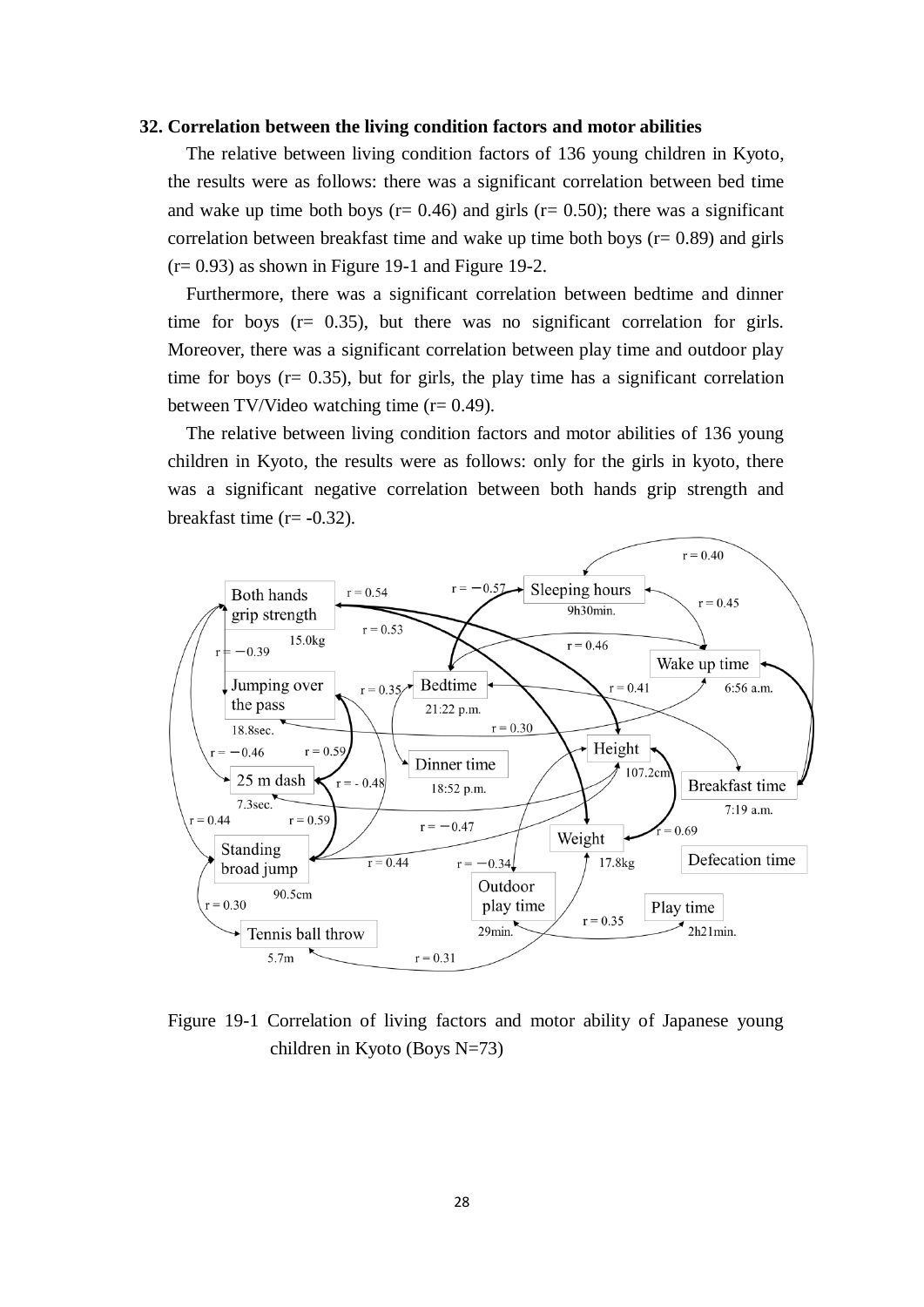

Figure 19-2 Correlation of living factors and motor ability of Japanese young children in Kyoto (Girls N=63)

# **Discussion**

The results of this study indicated that there had over 50% young children went to bed after 21:00 p.m., and slept less than 10 hours per day. Moreover, the percentage increased with age, it means that the older children, the less sleeping hours. Also, there had a significant negative correlation between bed time and sleeping hours ( $r =$  $\text{-}0.45$  of girls,  $\text{r} = -0.57$  of boys), it means children went to bed late then the sleeping hours will decrease. However, young children lack of sleeping hours which lead to the weakening of autonomic nerve system and the hormone secretion status deteriorated, low attention ability, and physical condition becomes poor (Matsuo & Maehashi, 2010).

The average of playing time of 4 to 6-year-old young children was 2 hours per day, and the time of playing outside of more than 50% young children were less than 30 minutes. Also, according to the correlation results indicated that there was a significant correlation between play time and outdoor play time for boys ( $r = 0.35$ ) it means the more play time young boys have and outdoor play time also increased, but for girls, the play time has a significant correlation between TV/Video watching time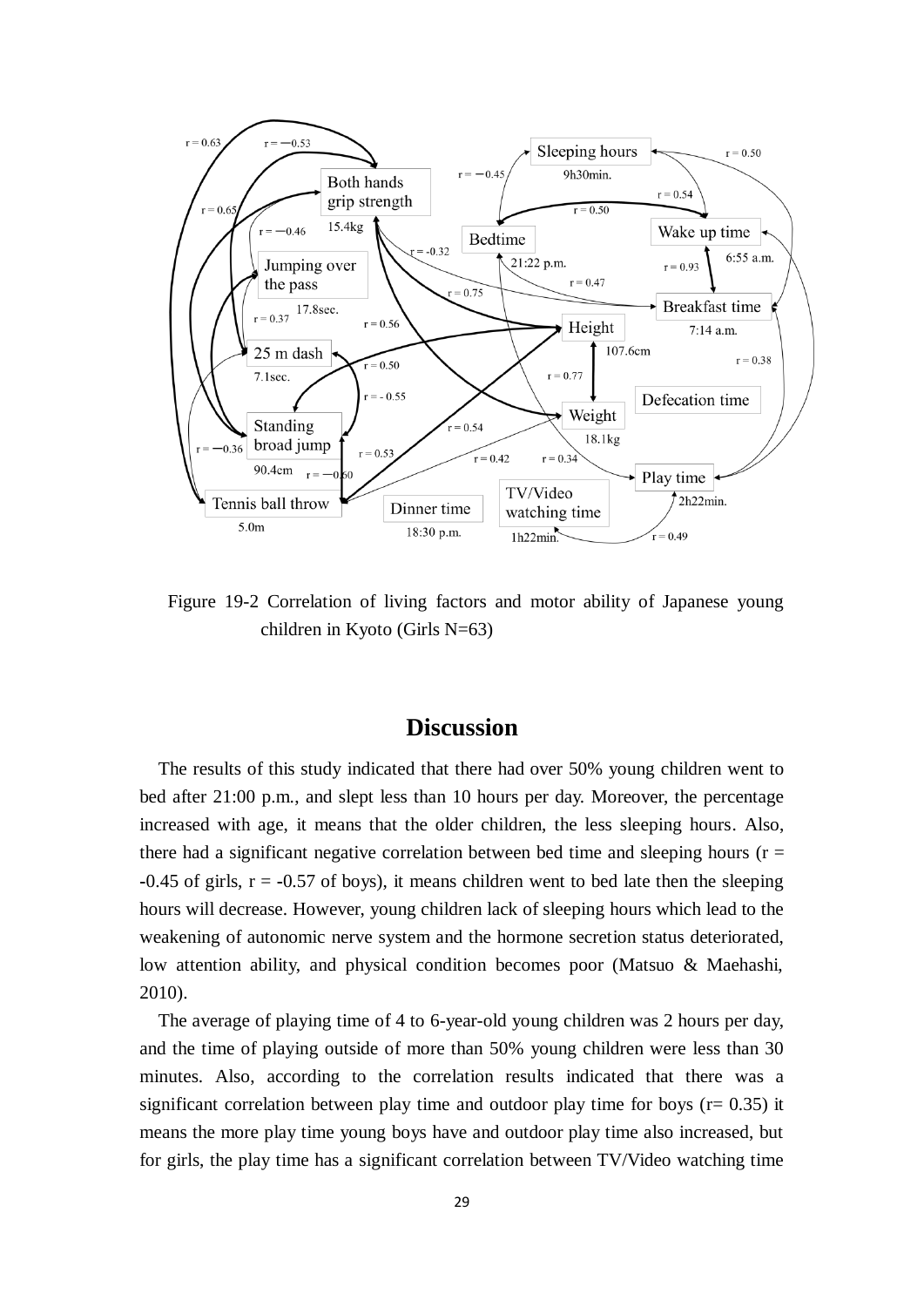$(r= 0.49)$ , that means the more play time young girls have and the TV/Video watching time also increased. In other words, young girls spend more time on watching TV/video than young boys. As we know, sedentary behaviors (predominantly screen time) impact on the weight status of children (Stralen, Velde, & Nassau, 2012). Research evidence suggests that helping young children establish an active lifestyle can prevent them from overweight and obesity (Epstein, Roemmich, & Robinson, 2008).Hence, parents and children can have more interactive time and also can be active simultaneously.

Finally, the relative between living condition factors and motor abilities of 136 young children in Kyoto, the results were as follows: only for the girls in kyoto, there was a significant negative correlation between both hands grip strength and breakfast time (r= **-**0.32), it means children breakfast time late then the both hands grip strength will be lower level. Furthermore, there had a significant correlation between bed time and wake up time. The results showed that the bed time late then the wake up time late. It is important to notice the time of daily life for young children. Therefore, parents or the caregivers should help children back to the basic life rhythm **-** go to bed early, wake up early, and sleeping at least 10 hours.

In the meantime, in this study, there had no significant correlation between the living conditions and motor abilities of young children. Therefore, we recommend that to increase the participants in the future study. In addition, the results of defecation time showed that there only had 7.7% (4 year-old girls) to 45.8% (4 year-old boys) defecated every morning or mostly every morning. Which means, there were about 60% of young children didn't defecate in the morning. When defecation was not done in the morning, children will go to school with uncomfortable feeling and with heavy extra left inside their body then decrease of exercise quantity (Maehashi, Hasegawa, Matsuo, Izumi, Ishii, Oka, & Itagaki, 2012). However, there had no significant correlation between defecation time and the other living condition factors in this study. Therefore, for the future study can add the interview with parents to find out the reasons of no defecation in the morning of children.

# **Conclusion**

The results of 4 t0 6 years old young children in Kyoto were as follows: (1) over 50% of young children went to bed after 21:00 p.m., over 60% slept less than 10 hours, (2) the rate of eating breakfast (82.1%~100%), but the low rate of defecation in the morning (7.7%~45.8%), (3)"Feeling sleepy" before leave for school  $(7.1\%~30.8\%)$ , (4) 53.8%~85.7% of young children playing outside less than 30 minutes. (5) For the correlation analysis, there was a significant negative correlation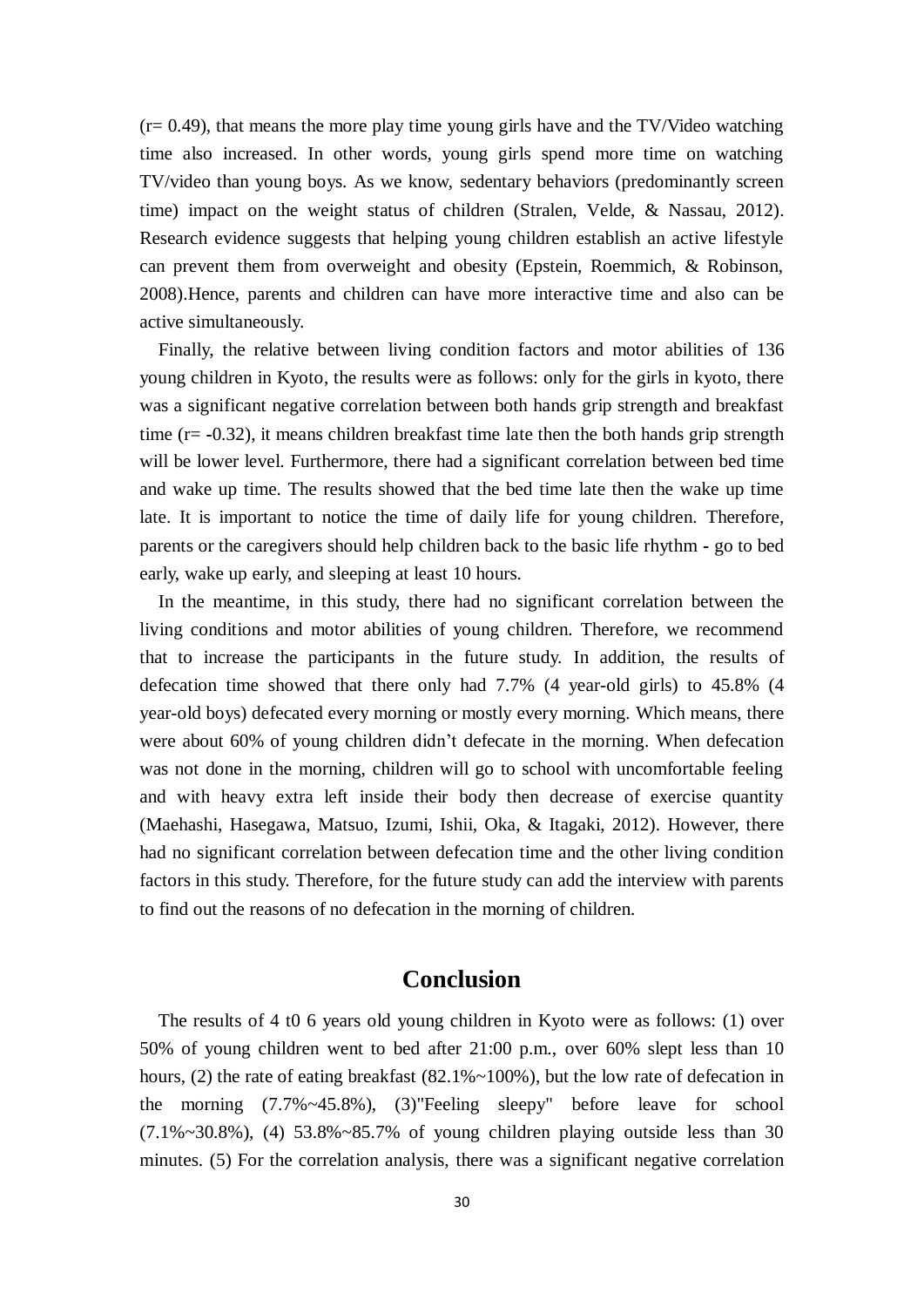between bed time and sleeping hours ( $r = -0.45$  of girls,  $r = -0.57$  of boys), it means children went to bed late then the sleeping hours will decrease; there was a significant correlation between play time and outdoor play time for boys ( $r = 0.35$ ), but for girls, the play time has a significant correlation between  $TV/Video$  watching time ( $r= 0.49$ ). Finally, for the girls in kyoto, there was a significant negative correlation between both hands grip strength and breakfast time, that means children breakfast time late then the both hands grip strength will be lower level.

In conclusion, living condition is related to each factor of life rhythm and the living condition of young children became in the bad living circle- go to bed late, less sleeping hours, lack of physical activities, and the time of watching TV increased with age. However, there had no significant correlation between defecation time and the other living condition factors in this study. Therefore, for the future study can add the interview with parents to find out the reasons of no defecation in the morning of children.

# **Acknowledgements**

This research was supported by Japan and Taiwan Exchange Association. Moreover, we would like to thank Dr. Maehashi Akira (the Graduate School of Human Sciences, Waseda University, Japan) for assistance with experimental design and statistic that greatly improved the manuscript and all the teachers and parents of the two Nursery schools in Kyoto for their participation in the survey who assisted and helped us accomplish this research.

# **Reference**

- 1) Akira Maehashi, Yutaka Hasegawa, Mizuho Matsuo, Shu Izumi, Hiroko Ishii, Miyuki Oka, & Arisa Itagaki: The way of exercise coaching based on analysis of living habit of young children-consideration from the actuality of living habit of Japanese young children. *The journal of physical education of young children of Asia, 2* (1), pp 25-31, 2012.
- 2) L. H. Epstein, J. N. Roemmich, J. L. Robinson et al: A randomized trial of the effects of reducing television viewing and computer use on body mass index in young children. *Archives of Pediatrics and Adolescent Medicine*, 162(3),pp. 239–245, 2008.
- 3) M. M. van Stralen, S. J. te Velde, F. van Nassau et al: Weight status of European preschool children and associations with family demographics and energy balance-related behaviors: a pooled analysis of six European studies. Obesity